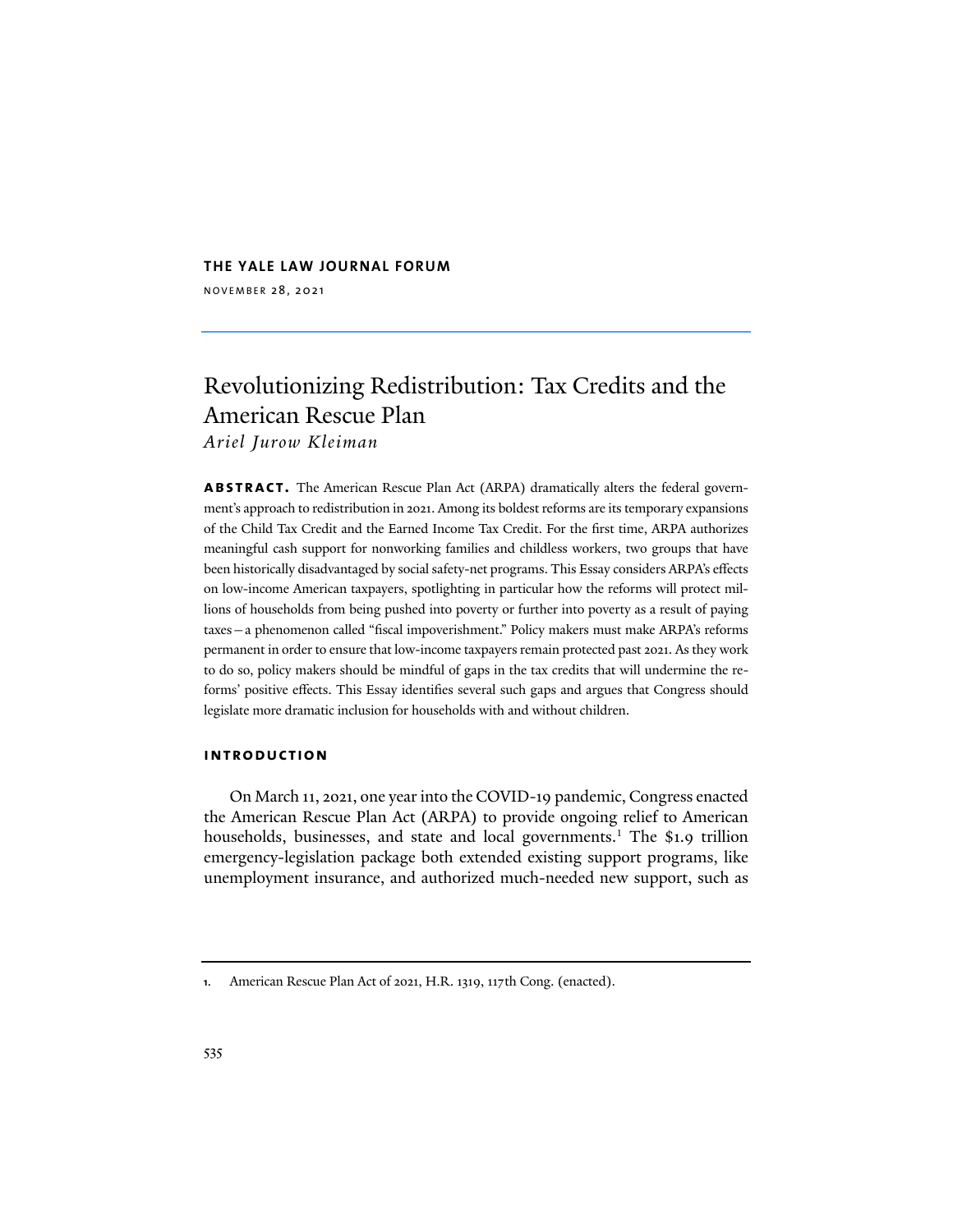funding for state and local governments.<sup>2</sup> More than merely increasing support, however, ARPA also dramatically alters the federal government's approach to redistribution in 2021. Among the law's progressive reforms, perhaps the boldest are its temporary expansions of the Child Tax Credit (CTC) and the Earned Income Tax Credit (EITC).

For decades, these refundable tax credits have comprised the federal government's largest cash-transfer programs for American families, providing valuable support to those in need. Yet prior to ARPA, the CTC and EITC were limited in important ways. First, claimants were required to work in order to receive benefits under either program. Second, the EITC severely disadvantaged childless workers, paying a credit so small that it failed to fully offset federal taxes. These features reflected America's decades-long preference for prioritizing support to working families with children, a group sometimes called the "deserving poor."3 Those who fall outside of this group—that is, nonworking households and childless households—have traditionally received far less support from U.S. safety-net programs. This pattern partly reflects the public's and policy makers' concerns over work disincentives and perceived welfare dependency among recipient households.4 By supporting workers, policy makers avoid creating work disincentives, $5$  or so the thinking goes. The necessary corollary, however, is the exclusion of nonworkers despite their particular vulnerability.<sup>6</sup>

Now, with ARPA's short-term expansions, Congress has authorized meaningful cash support for nonworking families as well as childless workers. The law does so in part by altering the CTC so that nonworking families can receive the credit in 2021. <sup>7</sup> ARPA also significantly increases the maximum EITC

**<sup>2</sup>**. Thomas Kaplan, *What's in the Stimulus Bill? A Guide to Where the \$1.9 Trillion Is Going*, N.Y. TIMES (Mar. 30, 2021), https://www.nytimes.com/2021/03/07/us/politics/whats-in-thestimulus-bill.html [https://perma.cc/ZMB5-ZERR].

**<sup>3</sup>***. E.g.*, MICHAEL B. KATZ, THE UNDESERVING POOR: AMERICA'S ENDURING CONFRONTATION WITH POVERTY 3 (2013).

**<sup>4</sup>***. Id*. at 194-202 (detailing the rise of "workfare"); DANIEL BÉLAND & ALEX WADDAN, THE POLI-TICS OF POLICY CHANGE: WELFARE, MEDICARE, AND SOCIAL SECURITY REFORM IN THE UNITED STATES 47-49 (2012) (describing the concern over welfare dependency during the Clinton era).

**<sup>5</sup>***. E.g.*, BÉLAND &WADDAN, *supra* note 4, at 49 (describing President Clinton's presidential-campaign messaging, which sought to "reward people who work hard" and reflected a liberal concession of the "need to move more welfare recipients into work").

**<sup>6</sup>***. See* Austin Nichols & Zachary J. McDade, *Long-Term Unemployment and Poverty Produce a Vicious Cycle*, URB.INST.:URB.WIRE (Sept. 17, 2013), https://www.urban.org/urban-wire/long -term-unemployment-and-poverty-produce-vicious-cycle [https://perma.cc/FBL4-8H4N] (describing the link between poverty and unemployment).

**<sup>7</sup>**. American Rescue Plan Act of 2021, H.R. 1319, 117th Cong. § 9611 (enacted).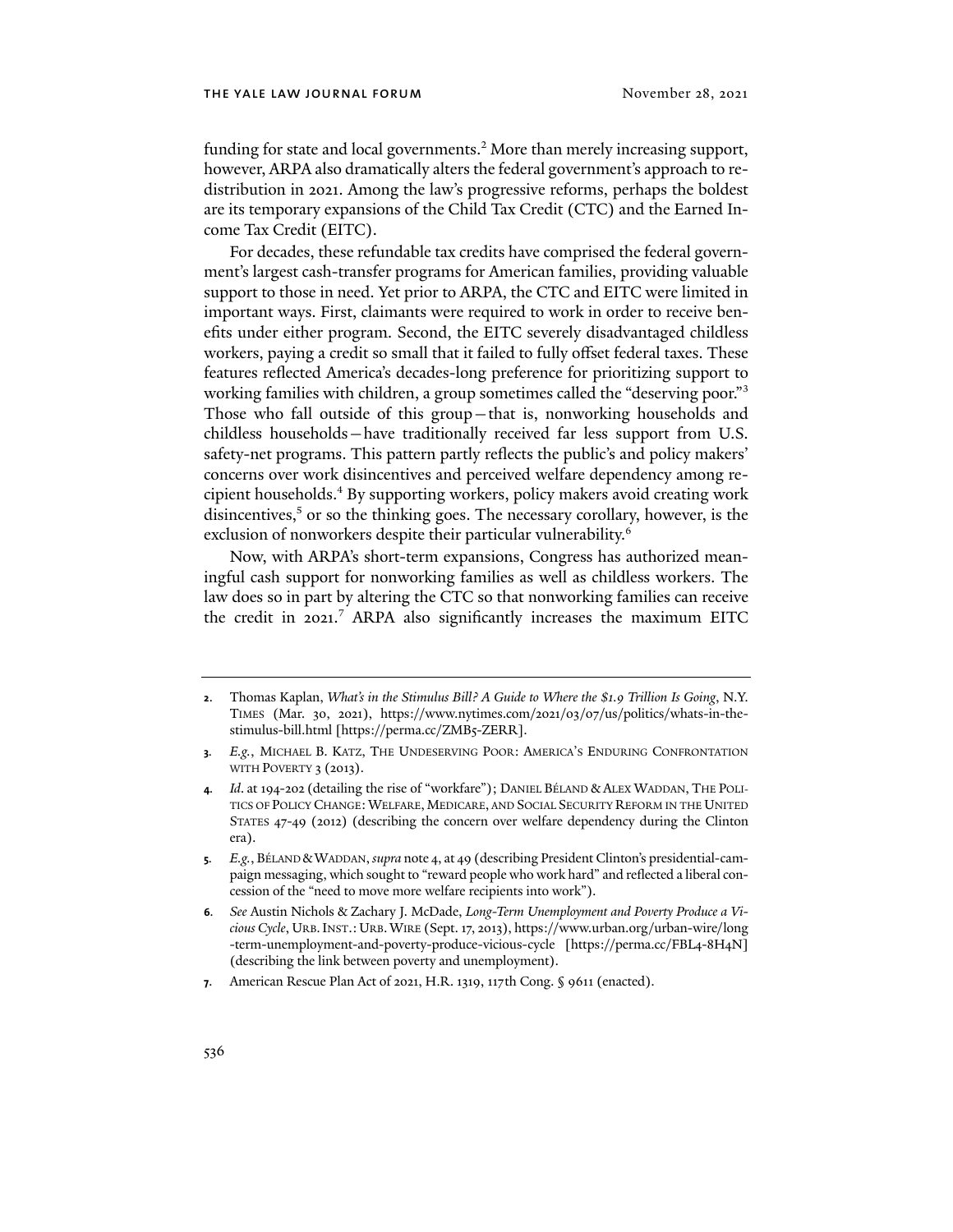amount for childless workers in 2021, from about \$540 to just over \$1,500. <sup>8</sup> Absent congressional action, both reforms will expire at the end of 2021.<sup>9</sup> Although only temporary, these reforms herald a notable shif in policy makers' willingness to redistribute income to nonworking families and childless workers.

In addition to describing ARPA's reforms to the CTC and EITC, this Essay offers two novel contributions to the discourse surrounding these tax provisions. First, it considers ARPA's effects on poor American taxpayers, spotlighting in particular how the reforms will protect millions of low-income households from a phenomenon called "fiscal impoverishment"<sup>10</sup> - that is, being pushed into poverty or further into poverty as a result of paying taxes. Policy makers must make these reforms permanent in order to ensure that low-income taxpayers remain protected in the future. Congressional Democrats and Biden Administration officials are working toward this goal.<sup>11</sup> As they do so, they should be mindful of gaps in the credits that will undermine the reforms' positive effects. The Essay's second contribution is to identify several such gaps and suggest how lawmakers might address them.

The Essay proceeds as follows. In Part I, I define fiscal impoverishment and explain why it merits concern. Fiscal impoverishment violates human dignity and undermines the federal government's avowed goal of reducing poverty, as well as its foundational duty to not harm its residents. In Part II, I explain how ARPA's reforms will reduce fiscal impoverishment while in effect in 2021. I start by describing cash-support programs prior to ARPA, then briefly explain how ARPA has temporarily expanded the EITC and CTC to provide meaningful support to nonworking families and childless workers. These expansions will protect millions of households from being pushed into poverty or further into

**9**. I.R.C. §§ 24(i), 32(n) (West 2021).

**<sup>8</sup>***. Earned Income and Earned Income Tax Credit (EITC) Tables*, INTERNAL REVENUE SERV. (Sept. 13, 2021), https://www.irs.gov/credits-deductions/individuals/earned-income-tax-credit /earned-income-and-earned-income-tax-credit-eitc-tables [https://perma.cc/K23X-33UD]; INTERNAL REVENUE SERV., DEP'T OF THE TREASURY, PUB. NO. 596, EARNED INCOME CREDIT (EIC) 32-33 (2021), https://www.irs.gov/pub/irs-pdf/p596.pdf [https://perma.cc/6CZ9- 6ZAU].

**<sup>10</sup>**. I introduce and describe fiscal impoverishment in a separate forthcoming piece. *See* Ariel Jurow Kleiman, *Impoverishment by Taxation*, 170 U. PA. L. REV. (forthcoming 2022), https://ssrn.com/abstract=3775246 [https://perma.cc/7F8Y-6ZDU].

**<sup>11</sup>***. See,e.g.*, U.S. DEPT. OF THE TREASURY,GENERAL EXPLANATIONS OF THE ADMINISTRATION'S FIS-CAL YEAR 2022 REVENUE PROPOSALS 70-72, 77-80 (2021), https://home.treasury.gov/system /files/131/General-Explanations-FY2022.pdf [https://perma.cc/DN6X-BLJV]; Lorie Konish, *Millions of Families Are Receiving New Monthly Child Tax Credit Checks. Some Hope That Income Becomes Permanent*, CNBC (July 17, 2021, 10:19 AM EST), https://www.cnbc.com/2021/07 /17/why-some-want-the-new-monthly-child-tax-credit-payments-made-permanent.html [https://perma.cc/YDZ8-P7TE].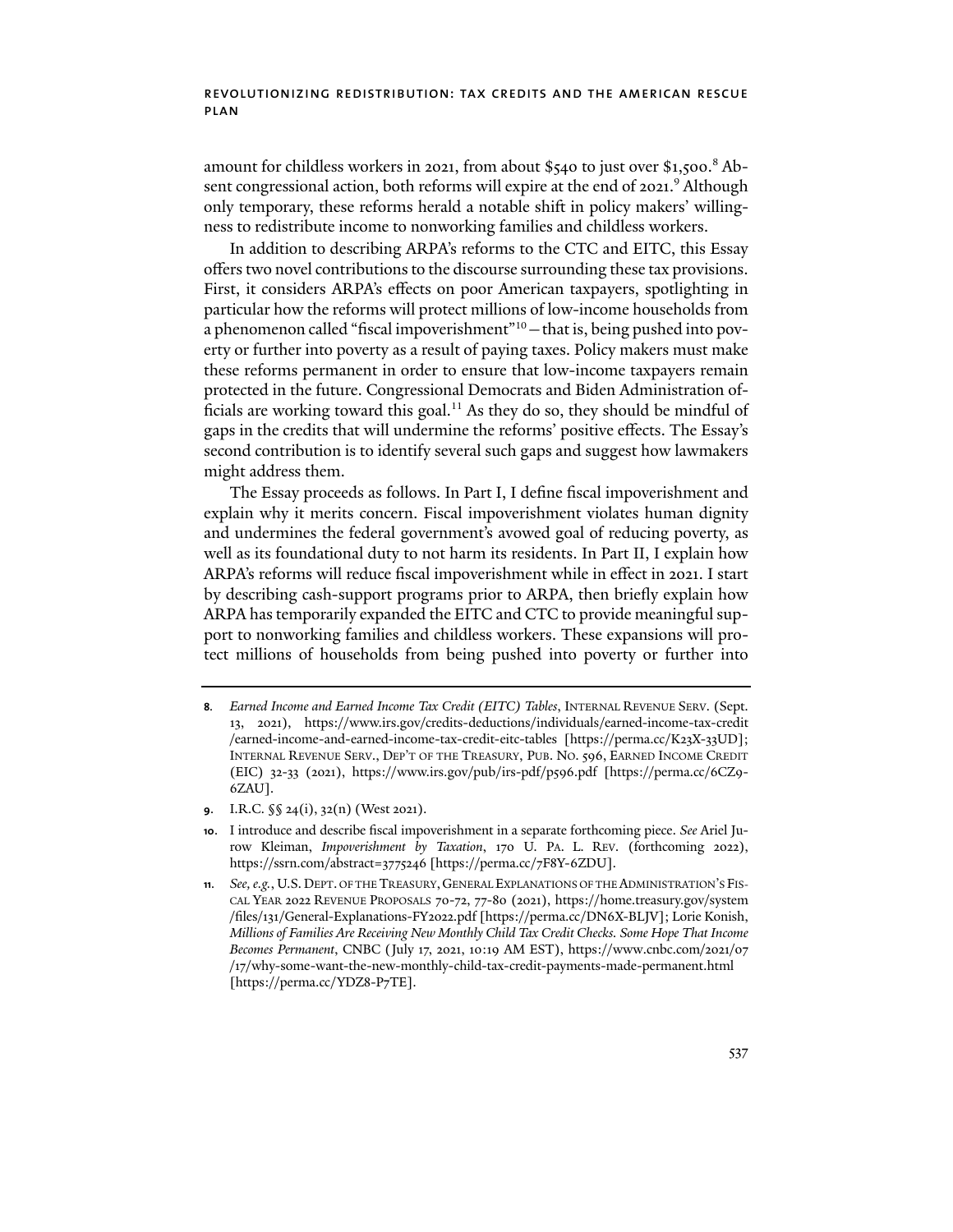poverty afer paying taxes. Finally, in Part III, I propose further legal reforms to build on ARPA's short-term expansions of refundable tax credits. In addition to making these expansions permanent, I argue that Congress should legislate more dramatic inclusion for households with and without children, including undocumented children and nonworking childless adults.

#### **i. fiscal impoverishment**

This Essay highlights a specific consequence of ARPA's reforms that has not been analyzed in detail elsewhere: the reforms will reduce fiscal impoverishment for millions of poor American households. Fiscal impoverishment occurs when taxpayers are pushed into poverty or further into poverty as a result of paying federal, state, and local taxes, even afer accounting for certain cash and cash-like public benefits that may offset such taxes.<sup>12</sup> For example, prior to ARPA, a noncustodial father in California earning poverty-level wages in 2019 would have paid approximately \$2,000 in federal, state, and local taxes, pushing his afertax income well below the poverty threshold.<sup>13</sup>

This Part lays a foundation for the rest of the Essay by defining fiscal impoverishment and explaining its normative significance. Fiscal impoverishment violates human dignity and undermines the government's poverty-reduction goal as well as its foundational duty to not harm its residents. By reducing fiscal impoverishment, ARPA makes the U.S. tax system more humane and signals the federal government's concern for the wellbeing of low-income American households.

#### *A. Defining Fiscal Impoverishment*

A fiscal system can be progressive and poverty reducing, yet still harm a significant number of people by pushing them below—or further below—the poverty line. This phenomenon is called "fiscal impoverishment."14

Fiscal impoverishment occurs when a person living in or near poverty (however defined) bears a net-positive tax cost that pushes her into poverty or further into poverty.15 A person's net tax cost includes all the taxes she incurs minus the cash and near-cash benefits she receives. Taxes might include income and payroll

**<sup>12</sup>***. See* Jurow Kleiman, *supra* note 10 (manuscript at 4).

**<sup>13</sup>**. This example, with tax and transfer calculations, is described in greater detail in notes 19-24 and accompanying text, *infra*.

**<sup>14</sup>**. For a deeper explanation of fiscal impoverishment and analysis of its value as a metric of tax fairness, see Jurow Kleiman, *supra* note 10 (manuscript at 14-19).

**<sup>15</sup>***. See generally id*. (defining and discussing fiscal impoverishment).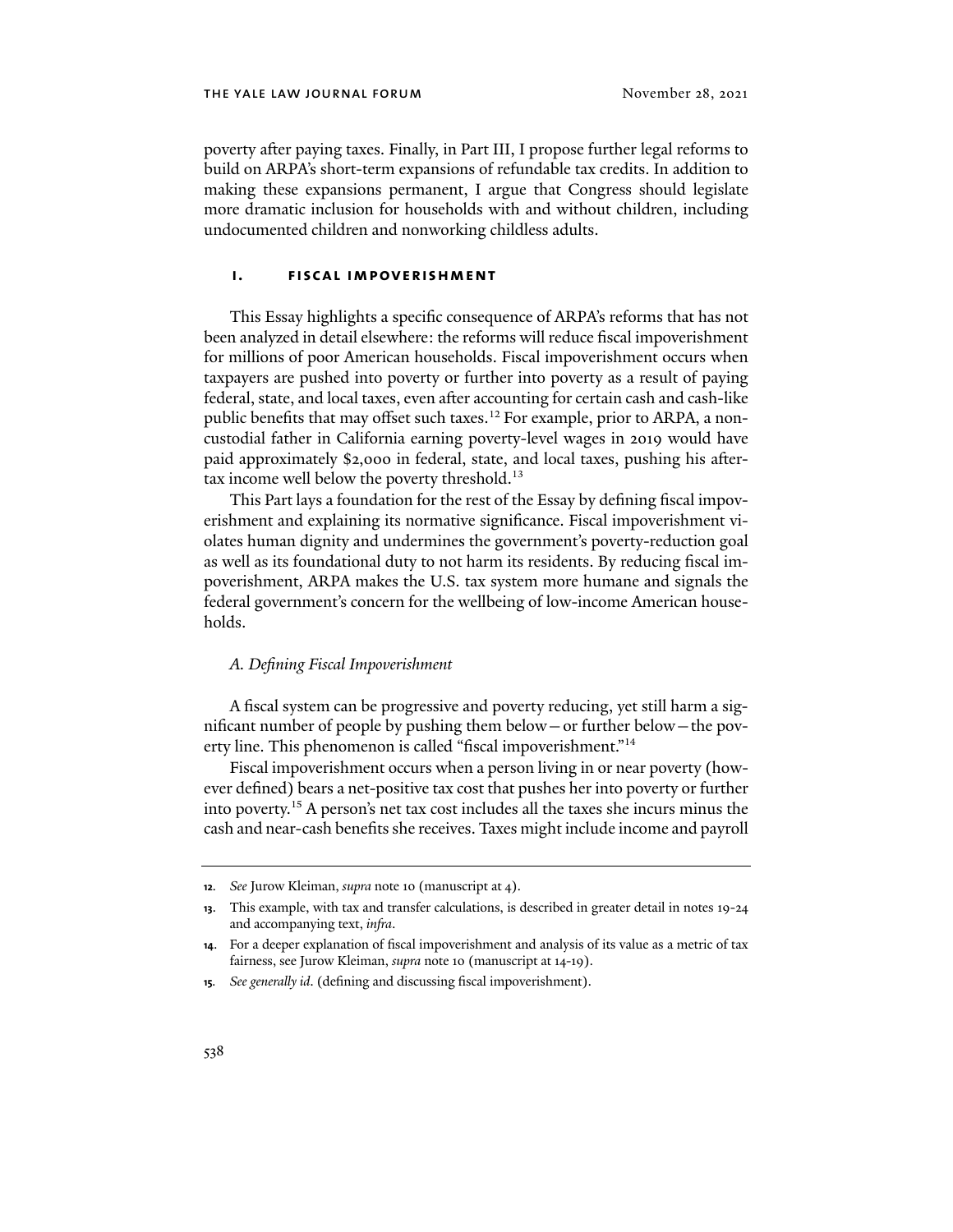taxes, sales and excise taxes, and property taxes.<sup>16</sup> Taxpayers might bear some of these taxes indirectly, for instance, via lower wages or higher prices. Cash and near-cash government benefits might include refundable tax credits such as the EITC or CTC, Temporary Assistance for Needy Families (TANF) benefits, Social Security retirement and disability benefits, and vouchers for basic needs, such as Supplemental Nutrition Assistance Program (SNAP) benefits (also known as food stamps).<sup>17</sup> The difference between taxes and benefits is a person's net tax cost.18 If someone living below the poverty threshold faces a net-positive tax cost, this cost pushes her further into poverty. She is fiscally impoverished. If she earns wages just above the poverty threshold and her net tax cost is high enough to push her below the threshold, she is also fiscally impoverished.

To see how this works, imagine Abe, a noncustodial father living in California and earning poverty-level wages of \$12,490 in 2019 (prior to ARPA's reforms and any federal stimulus payments).<sup>19</sup> Although he receives a small EITC, it is not enough to offset his federal payroll taxes. In total, he bears a net federal income and payroll tax amount of  $$749.<sup>20</sup>$  At the state level, he receives a state EITC that offsets his income tax, resulting in a refund of  $$137<sup>21</sup>$  According to estimates from the Institute for Taxation and Economic Policy (ITEP), each year Abe pays sales taxes equal to approximately 7.2% of his total income and property tax of

**<sup>16</sup>***. See* KATHERINE S. NEWMAN & ROURKE L. O'BRIEN, TAXING THE POOR 87-93 (2011) (describing the various taxes that low-income households pay).

**<sup>17</sup>**. I describe important structural details of the Earned Income Tax Credit (EITC), Child Tax Credit (CTC), and Temporary Assistance for Needy Families (TANF) in Section II.A, *infra*.

**<sup>18</sup>**. If benefits exceed taxes, the person is a net recipient under this measurement methodology. Many low-income working families with children are net recipients due to refundable tax credits. The same is true for individuals with disabilities who receive state or federal disability insurance.

**<sup>19</sup>***. See* Jurow Kleiman, *supra* note 10 (manuscript at 34) (providing the same example). This amount is the federal poverty guideline for a single-person household in 2019. Annual Update of the HHS Poverty Guidelines, 84 Fed. Reg. 1167, 1167-68 (Feb. 1, 2019).

**<sup>20</sup>**. Tax and EITC amounts are calculated using TAXSIM. *See TAXSIM Related Files at the NBER*, NAT'L BUREAU OF ECON. RSCH., http://users.nber.org/~taxsim [https://perma.cc/G54C-FBGR]. TAXSIM assumes that workers bear the full federal payroll-tax rate of 15.3%, which includes the employee's half and the employer's half (each of which is 7.65% of total wages). Using the full rate assumes that workers bear the employers' share indirectly through reduced wages, a point on which economists generally agree. *See* Don Fullerton & Gilbert E. Metcalf, *Tax Incidence*, *in* 4 HANDBOOK OF PUBLIC ECONOMICS 1787, 1821-22 (Alan J. Auerbach & Martin Feldstein eds., 2002). Even so, for the sake of simplicity, the calculation here uses only the employee's share. I consider this issue in more detail in note 105, *infra*.

**<sup>21</sup>**. NAT'L BUR. OF ECON. RSCH., *supra* note 20.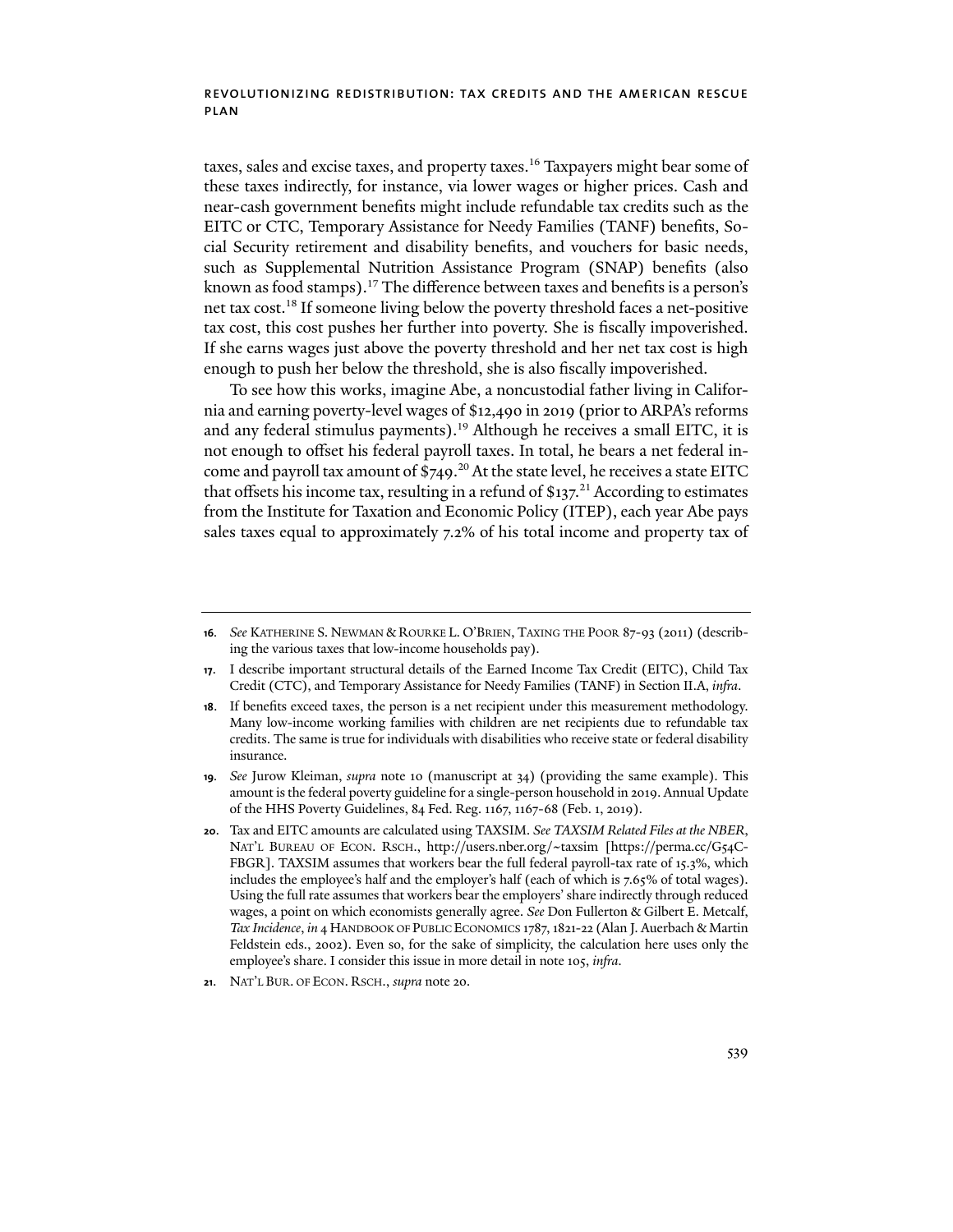$4\%$  of total income, for a total additional tax amount of \$1,399.<sup>22</sup> Because Abe does not care for his children in his home, he is ineligible for TANF benefits. At his income level, he is unlikely to receive SNAP benefits.<sup>23</sup> With a positive tax burden and insufficient offsetting transfers, Abe and millions of others like him faced fiscal impoverishment in 2019.<sup>24</sup> His taxes push him from the poverty threshold to significantly below it, with an afer-tax income of only \$10,479.

Childless workers like Abe comprise the largest group facing fiscal impoverishment, but they are not the only group of people who are taxed into poverty. Families with children might also face fiscal impoverishment under certain conditions. For instance, nonworking families living just above and below the poverty line might pay more in taxes than they receive in safety-net benefits. While nonworking families likely do not pay income taxes, they still pay state and local sales taxes, and they likely bear some portion of the property tax as well.<sup>25</sup> And although fiscal impoverishment takes government transfers into account, nonworking families are largely excluded from TANF and prior to ARPA were entirely excluded from refundable tax credits.<sup>26</sup> These work requirements are discussed in Section II.A. Low-income nonworking families are, however, likely to receive SNAP benefits and free school lunch. Whether these in-kind benefits are sufficient to offset a family's taxes depends on the family's income and other expenses.

Imagine Amy, for instance, a single mother with two children who lives in California and receives child support of \$1,778 per month in 2019 (prior to ARPA and any COVID-19 related stimulus payments). This income put Amy's family

**26***. See* I.R.C. §§ 24(d), 32(a) (West 2021) (basing CTC and EITC amounts on income earned in the formal labor market).

**<sup>22</sup>**. INST. ON TAX'N &ECON. POL'Y,WHO PAYS? A DISTRIBUTIONAL ANALYSIS OF THE TAX SYSTEMS IN ALL 50 STATES 40 (6th ed. 2018).

**<sup>23</sup>**. Abe's SNAP eligibility at his income level would ultimately depend on his specific household expenses. *SNAP Eligibility*, U.S. DEP'T OF AGRIC. (Mar. 15, 2021), https://www.fns.usda.gov /snap/recipient/eligibility [https://perma.cc/6643-99MC] (providing a calculation method for Supplemental Nutrition Assistance Program (SNAP) benefits). To access this information, click on "What are the SNAP income limits?" and on "What deductions are allowed in SNAP?".

**<sup>24</sup>***. See SOI Tax Stats–Individual Income Tax Returns Complete Report, Pub. 1304*, INTERNAL REVE-NUE SERV. tbl.1.2 (2018), https://www.irs.gov/statistics/soi-tax-stats-individual-income-taxreturns-publication-1304-complete-report [https://perma.cc/W7KG-VNW3] (All Returns: Adjusted Gross Income, Exemptions, Deductions, and Tax Items) (reporting that for 2018 there were 7.6 million single taxpayers without dependents and with incomes between \$10,000 and \$15,000).

**<sup>25</sup>***. See* Bill Wheaton, *Can Landlords Really Pass on Higher Property Taxes to Tenants?*, MIT CTR. FOR REAL ESTATE (2018), https://mitcre.mit.edu/news/blog/can-landlords-really-passhigher-property-taxes-tenants [https://perma.cc/WQQ8-6EP7] (citing evidence that renters bear 80-90% of their landlords' property-tax increases).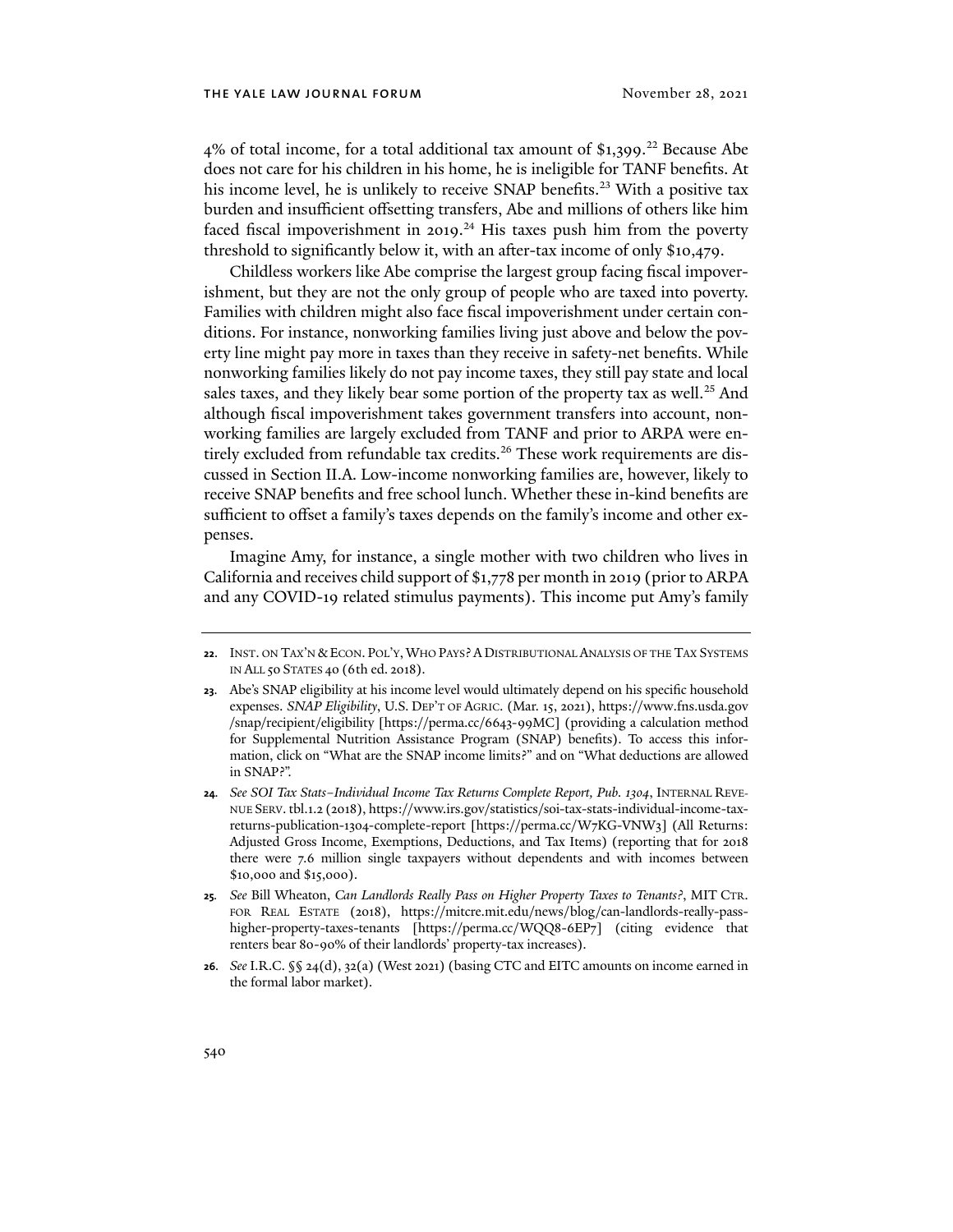just above the poverty threshold for a family of three, which was \$21,330 in 2019.<sup>27</sup> Although she does not owe income or payroll taxes, she will pay state and local sales taxes on many of her purchases. She will also bear some amount of property tax, either directly through home ownership or indirectly through higher rent.<sup>28</sup> Using the same rates as in the Abe example above, these taxes together will total about 11.2% of her income, or \$2,390.<sup>29</sup> In order to offset this cost, Amy and her family must receive about \$200 per month in offsetting transfers. Amy is unlikely to receive TANF benefits, perhaps because she does not work, or because she has already received TANF benefits for five years, or for another of the myriad disqualifying conditions.30 While her family is likely to receive free school lunch and SNAP benefits, the total value of these benefits will depend on the household's monthly expenses. $31$  If these benefits are not sufficient to offset the taxes they pay, Amy's family will face fiscal impoverishment.

By increasing support to nonworking families and childless workers, ARPA's tax reforms reduce or eliminate fiscal impoverishment in 2021 for millions of

Starting October 1, 2021, the U.S. Department of Agriculture increased monthly SNAP allotments to reflect changes to food markets and the nature of family food consumption. *See* U.S. Dep't of Agric., Press Release No. 0179.21, USDA Modernizes Thrify Food Plan, Updates SNAP Benefits (Aug. 16, 2018), https://www.usda.gov/media/press-releases/2021/08/16 /usda-modernizes-thrify-food-plan-updates-snap-benefits [https://perma.cc/W7CV-R3GH]. Increased SNAP benefits will reduce fiscal impoverishment.

To estimate the value of free school lunch, we can ascribe a value of \$3.22 to each lunch, which is the schools' reimbursement rate. *FACTS: National School Lunch Program*, FOOD RSCH. & ACTION CTR. 2 (2016), https://frac.org/wp-content/uploads/cnnslp.pdf [https://perma.cc /RN2W-FQ3H]. School is in session for approximately 180 days per year. *See Table 5.14. Number of Instructional Days and Hours in the School Year, By State: 2018*, NAT'L CTR. FOR EDUC. STAT., https://nces.ed.gov/programs/statereform/tab5\_14.asp [https://perma.cc/6FHD-MRFE]. These figures provide a value of about \$580 per year or \$48 per month, per child.

**<sup>27</sup>**. Annual Update of the HHS Poverty Guidelines, 84 Fed. Reg. 1167, 1168 (Feb. 1, 2019).

**<sup>28</sup>**. Wheaton, *supra* note 25.

**<sup>29</sup>**. INST. ON TAX'N &ECON. POL'Y, *supra* note 22, at 40.

**<sup>30</sup>***. See infra* notes 60-62 and accompanying text.

**<sup>31</sup>**. In 2019, Amy's family would have been unlikely to receive sufficient SNAP benefits to offset their tax costs. SNAP benefits are calculated by subtracting 30% of a household's net monthly income from a maximum monthly allotment. U.S. DEP'T OF AGRIC., *supra* note 23. Assuming Amy's household spent no more than 50% of net income on rent, their net monthly income in 2019 would have been \$1,611, which reflects gross income of \$1,778 minus the standard deduction of \$164. *See* U.S. DEP'T OF AGRIC., SNAP–FISCAL YEAR COST-OF-LIVING ADJUST-MENTS 4 (2018), https://fns-prod.azureedge.net/sites/default/files/resource-files/COLAMemoFY19.pdf#page=2 [https://perma.cc/6W7T-CQ6T]. The maximum monthly allotment for a family of three in 2019 was \$505. *Id*. at 3. Subtracting 30% of net income (\$484) provides a monthly benefit of \$21.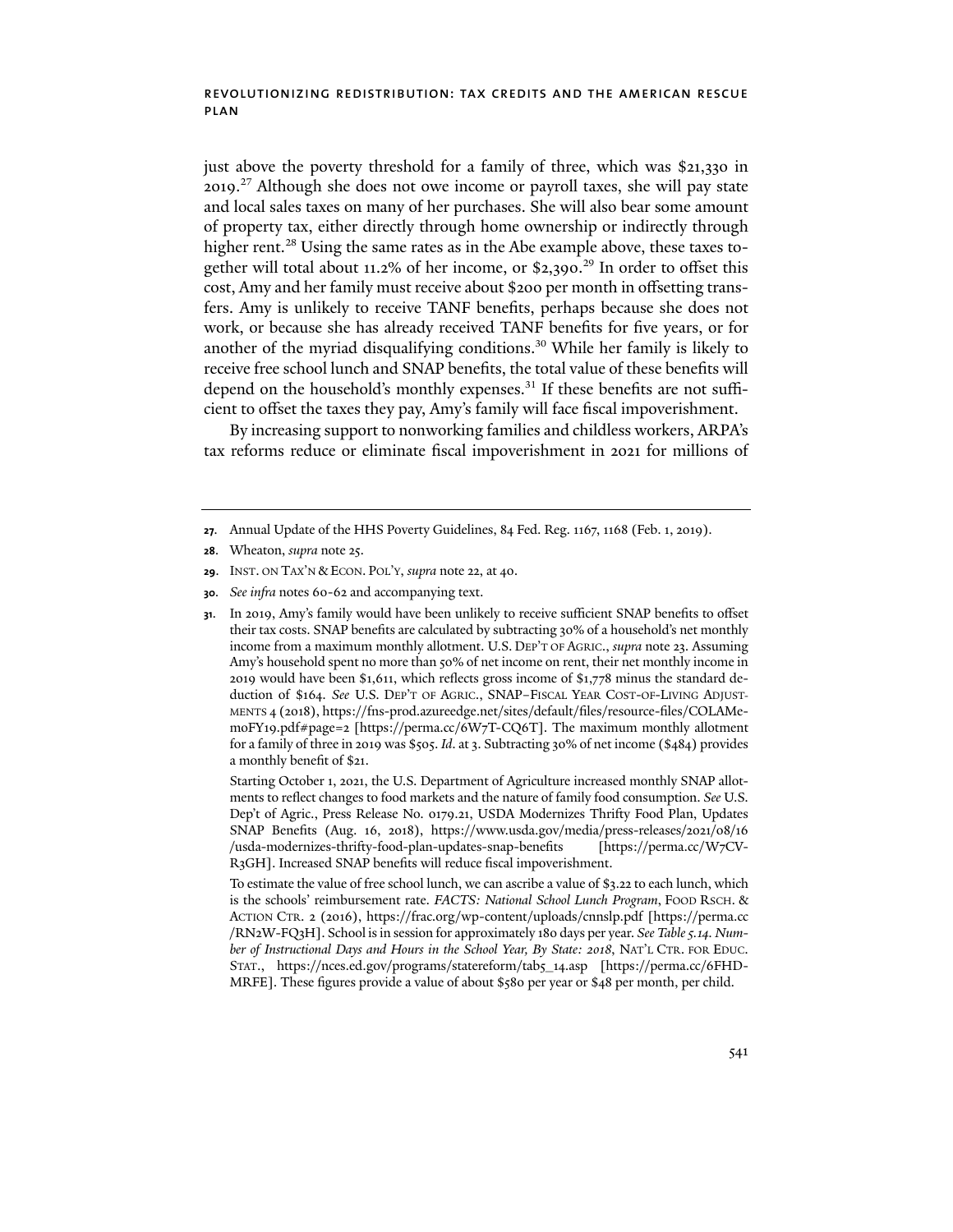U.S. taxpayers like Abe and Amy.<sup>32</sup> However, there is another significant group of fiscally impoverished taxpayers that receive little relief from ARPA's reforms. These are families that are excluded from refundable tax credits for reasons aside from employment status. There are multiple reasons a working family might be excluded from the CTC and EITC. Some will fail to satisfy the tax credits' relationship requirements. For instance, children being raised or informally fostered by nonqualified relatives or family friends cannot receive the EITC or the CTC.<sup>33</sup> Other families will run afoul of residency requirements; claimants must live with a qualified child for at least six months of the year in order to receive the CTC or child-linked EITC.<sup>34</sup> Yet others will fail to meet immigration-status requirements. For the CTC, a covered child must have a Social Security number;<sup>35</sup> for the EITC, all family members must have Social Security numbers.<sup>36</sup> All of these families will pay federal income and payroll taxes in addition to state and local taxes, but will not receive offsetting support from the EITC or CTC. As a result, unless they receive significant transfers through other safety-net programs, they very likely face fiscal impoverishment.

State and local taxes bear much of the responsibility for fiscal impoverishment. On the whole, state and local taxes are more regressive than federal taxes. The degree of fiscal impoverishment therefore differs greatly from state to state, reflecting the federal nature of our tax and transfer system.<sup>37</sup> Importantly, these calculations are done at the level of individual households, ignoring any legal separation between federal and state governments. Because fiscal impoverishment takes account of human deprivation, the individual or household must be the focal point rather than the governmental unit. A person can be impoverished if their state tax burden exceeds federal benefits, and vice versa. Conversely, a person can be protected from impoverishment where federal transfers are large enough to offset state taxes. In fact, ARPA's expansions do exactly that for many households, as explained below.

- **32**. Jurow Kleiman, *supra* note 10 (manuscript at 45) (estimating, based on U.S. Treasury and Census data, that "[h]ouseholds at risk of impoverishment [in the United States] may number in the low double-digit millions"); *see also infra* Section II.D (outlining the reduction or elimination of fiscal impoverishment as a result of ARPA's temporary tax provisions).
- **33***. See*I.R.C. § 152(c)(2) (2018) (stating that eligible relatives are parents, grandparents, siblings, and aunts and uncles).
- **34***. See id.* § 152(c)(1)(B) (requiring that taxpayers live with a qualifying child for at least six months of the year).
- **35**. I.R.C. § 24(h)(7) (West 2021).
- **36***. Id.* § 32(m).
- **37***. See, e.g.*, Ezra Rosser, *Introduction*, *in* HOLES IN THE SAFETY NET: FEDERALISM AND POVERTY 1, 5-7 (Ezra Rosser ed., 2019) (detailing the devolution of welfare spending to the states via block grants and administrative flexibility).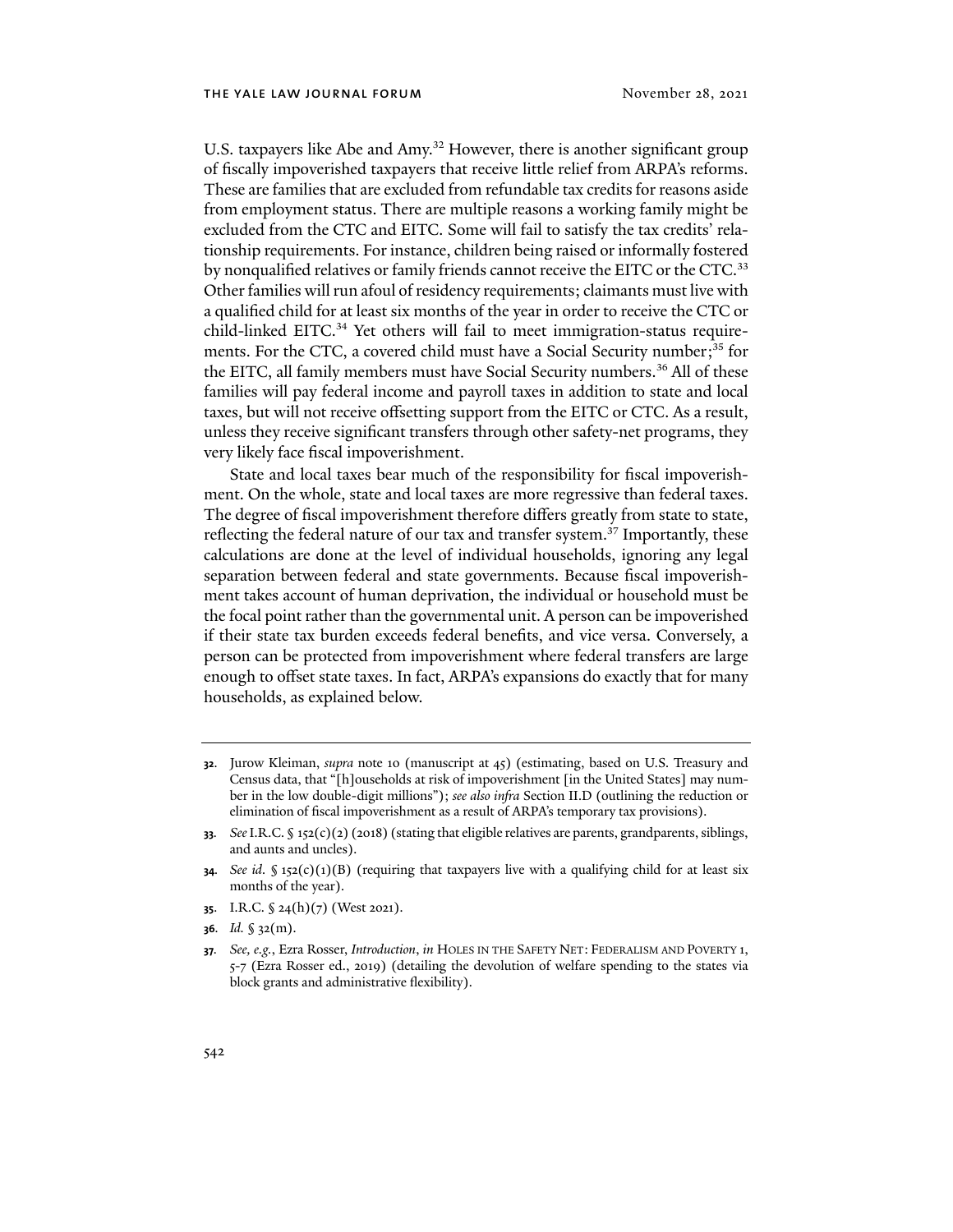While this Essay cannot accommodate detailed discussion of fiscal impoverishment's conceptual complexities, a few points are worth mentioning here. Fiscal impoverishment does not include the value of every public good available to people living in poverty. The point of fiscal impoverishment as a metric is to capture the worsened deprivation that those in poverty experience when they bear significant tax costs. To offset this harm, a public benefit must directly ameliorate material deprivation, for instance, by providing cash, food, or housing. Although someone living in poverty derives benefits from roads, military protection, parks, and other government spending, she is still considered poor and remains severely deprived even afer considering her use of these public goods. For this reason, fiscal-impoverishment analysis maintains a narrow focus on cash transfers and safety-net benefits that bear on basic needs.

The use of a poverty threshold also raises thorny issues related to measuring and defining poverty. I do not take a position on the best way to define or measure poverty, which is a topic that requires far more space than this Essay allows.38 Where necessary, I use the U.S. Department of Health and Human Services (HHS) Poverty Guidelines.39 I do so for simplicity and because these guidelines inform the administration of federal safety-net programs, which are the focus of this discussion.

Some readers may also take issue with the idea that some specific amount of income marks the boundary between an acceptable life and unacceptable one. Rather, they might argue, a person's wellbeing declines gradually as she or he slides toward poverty. I acknowledge the unavoidable truth of this notion. I assume, however, that for every person there is some resource level below which her deprivation becomes too severe for society to accept. A poverty threshold estimates where this level falls for most people. Although the resulting figure is necessarily inexact, a workable threshold is better than one too complex to use, and certainly better than none at all.

#### *B. Why Does Fiscal Impoverishment Matter?*

When the government causes fiscal impoverishment, it violates human dignity and undermines its avowed goal of reducing poverty, as well as its fundamental duty to not harm its citizens and residents. Importantly, these problems

**<sup>38</sup>***. See* JOHN ICELAND, POVERTY IN AMERICA: A HANDBOOK 22-38 (2013) (discussing different methods of poverty measurement).

**<sup>39</sup>***. See* Annual Update of the HHS Poverty Guidelines, 86 Fed. Reg. 7732 (Feb. 1, 2021).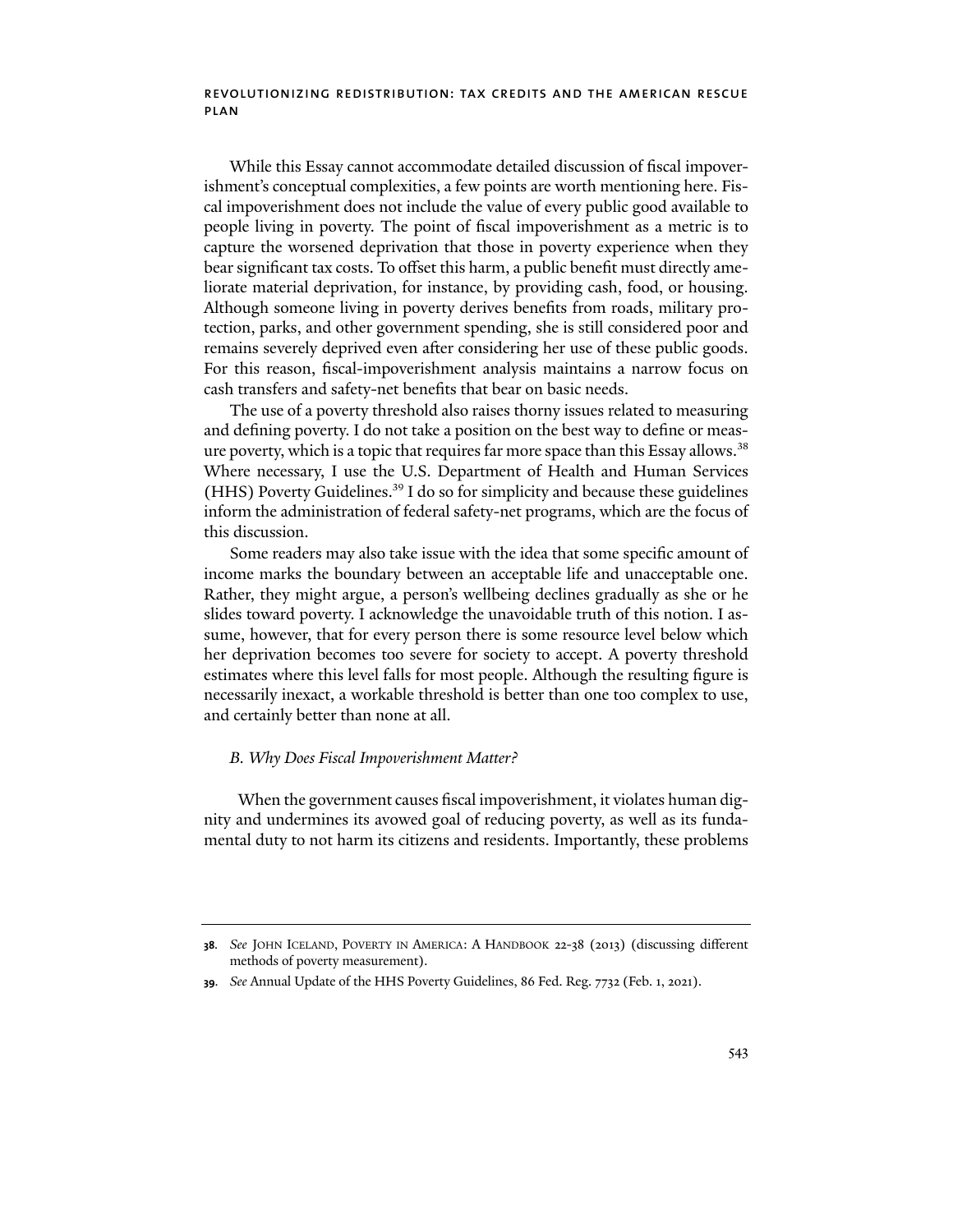arise from the fact that the state is the agent of harm, in contrast with a harm arising solely from a person's own choices or another person's actions.<sup>40</sup>

Starting with dignitary concerns, although there is no constitutional right to dignity, concern for human dignity scaffolds much legal and constitutional interpretation.41 Given the centrality of human dignity in defining the scope of constitutional rights in the United States, the government should not knowingly and repeatedly violate human dignity. Establishing the nature of fiscal impoverishment's dignitary harm is a relatively simple matter.<sup>42</sup> People in poverty live shorter lives,<sup>43</sup> each day of which is significantly more likely to be disturbed by exclusion,<sup>44</sup> sadness,<sup>45</sup> and chronic illness.<sup>46</sup> These inequities are not narrowing over time.47 Imposing or exacerbating poverty thus harms human dignity by

- **42***. See* Peter Schaber, *Absolute Poverty: Human Dignity, Self-Respect, and Dependency*, *in* HUMILIA-TION, DEGRADATION, DEHUMANIZATION 151, 152-53 (Paulus Kaufmann, Hannes Kuch, Christian Neuhäuser & Elaine Webster eds., 2011) (arguing that absolute poverty violates human dignity because people in poverty are dependent on others).
- **43***. See* Raj Chetty, Michael Stepner, Sarah Abraham, Shelby Lin, Benjamin Scuderi, Nicholas Turner, Augustin Bergeron & David Cutler, *The Association Between Income and Life Expectancy in the United States, 2001-2014*, 16 J. AM. MED. ASS'N 1750, 1753 (2016) (reporting that the richest 1% can expect to outlive the poorest 1% by 14.6 years for men and 10.1 years for women).
- **44**. For instance, low-income individuals may be excluded from full participation in the political process. *Cf*. James R. Repetti, *Democracy and Opportunity: A New Paradigm in Tax Equity*, 61 VAND. L. REV. 1129, 1130-31 (2008) (arguing that equity analysis should include "equality of opportunity to participate in the political process").
- **45***. See* CTRS. FOR DISEASE CONTROL & PREVENTION, U.S. DEP'T OF HEALTH & HUM. SERVS., DHHS PUBL'N NO. 2014-1588, SUMMARY HEALTH STATISTICS FOR U.S. ADULTS: NATIONAL HEALTH INTERVIEW SURVEY, 2012, at 49 tbl.14 (2014), https://www.cdc.gov/nchs/data/series/sr\_10/sr10\_260.pdf [https://perma.cc/4HEG-3B8U].
- **46**. ROBERT WOOD JOHNSON FOUND., OVERCOMING OBSTACLES TO HEALTH 17 fig.3a (2008), http://www.commissiononhealth.org/PDF/ObstaclesToHealth-Report.pdf [https://perma.cc/4K3K-DL26] (reporting that 30.9% of individuals below the federal poverty line report being in poor or fair health, compared to 6.6% of individuals making over 400% of the federal poverty line).
- **47***. Id*. at 30 fig.10 (showing the percentage of adults with activity limitations due to chronic illness by income group, plotted from 1998-2005); Chetty et al., *supra* note 43, at 1750 ("Between 2001 and 2014, life expectancy increased by 2.34 years for men and 2.91 years for women in the top 5% of the income distribution, but by only 0.32 years for men and 0.04 years for women in the bottom  $5\% \ldots$ .").

**<sup>40</sup>***. See* Adam Omar Hosein, *Doing, Allowing, and the State*, 33 L.&PHIL. 235, 253-63 (2014) (arguing that states should be subject to the "doing/allowing distinction").

**<sup>41</sup>***. See* AHARON BARAK, HUMAN DIGNITY: IN THE CONSTITUTIONAL VALUE AND THE CONSTITU-TIONAL RIGHT 13 (Daniel Kayros trans., 2015) (describing human dignity as an implied value in the U.S. Constitution); *id*. at 103-13 (exploring human dignity as a constitutional value).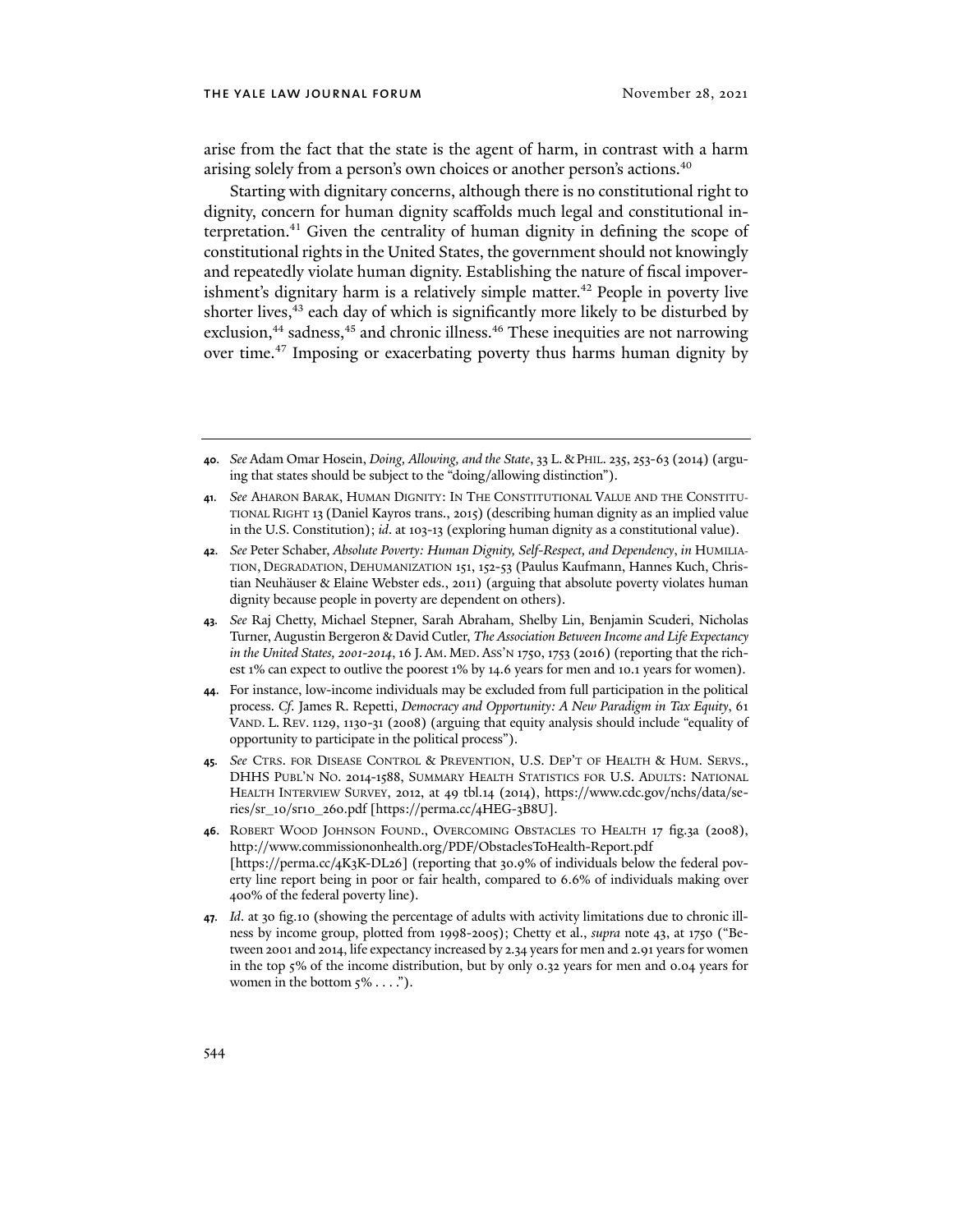damaging a person's social, emotional, and physical wellbeing.<sup>48</sup> The government should not be the agent of such harms.

Moreover, fiscal impoverishment contravenes poverty-reduction goals. Evidence of the federal government's poverty-reduction goal is evident in the establishment of the HHS Poverty Guidelines,<sup>49</sup> as well as the various public-benefit programs that seek to combat poverty.50 Indeed, Congress originally enacted the EITC in large part to offset federal tax costs for low-income taxpayers.<sup>51</sup> If a government seeks to elevate households above a predetermined level of wellbeing, surely it should not push some below that level. Thus, recognizing fiscal impoverishment reveals the government's hypocrisy and violation of its own internal goals.

Fiscal impoverishment also violates a more fundamental governmental duty to not harm citizens and residents. The government's duty to not harm might arise from an affirmative duty to promote "the good" for its residents or to protect its citizens from harm.<sup>52</sup> An obligation to protect means that the government cannot cause harm itself unless the harm is justified by a greater good achieved, or by a graver harm forestalled. For instance, the state may imprison a violent offender to prevent the person from harming others, or it may shut down businesses to prevent the spread of a dangerous disease and thereby protect the public's safety and health.<sup>53</sup> Although tax policies are not typically subject to such a restrictive calculus,<sup>54</sup> where tax levies push some into severe deprivation, we should ask whether the tax revenue raised justifies the harm of impoverishment.

- **49**. Annual Update of the HHS Poverty Guidelines, 86 Fed. Reg. 7732 (Feb. 1, 2021).
- **50***. See Programs that Use the Poverty Guidelines as a Part of Eligibility Determination*, U.S. DEP'T OF HEALTH & HUM. SERVS., https://www.hhs.gov/answers/hhs-administrative/what-programs -use-the-poverty-guidelines/index.html [https://perma.cc/HZV8-HDBQ].
- **51***. See* Thomas L. Hungerford & Rebecca Thiess, *The Earned Income Credit and the Child Tax Credit: History, Purpose, Goals, and Effectiveness*, ECON. POL'Y INST. 1-2 (2013), http://www.epi .org/files/2013/The-Earned-Income-Tax-Credit.pdf [https://perma.cc/8WMK-5R3P].
- **52***. See* THE DECLARATION OF INDEPENDENCE para. 2 (U.S. 1776); ARISTOTLE,*Politics*, *in*THE BASIC WORKS OF ARISTOTLE 1127, 1127 (Richard McKeon ed., Random House, Inc. 2001) (c. 350 B.C.E.) ("[T]he state or political community, which is the highest [community] of all, and which embraces all the rest, aims at . . . the highest good.").
- **53***. E.g.*, Michael Levenson, *Local and State Officials Unlock Sweeping Powers to Fight Coronavirus*, N.Y.TIMES (Mar. 14, 2020), https://www.nytimes.com/2020/03/14/us/national-state-emergency.html [https://perma.cc/3EKY-RLZ6] (describing subnational governments' powers during the COVID-19 public-health crisis).
- **54***. See* McCulloch v. Maryland, 17 U.S. 316, 428 (1819) ("The only security against the abuse of [taxation], is found in the structure of the government itself . . . .").

**<sup>48</sup>***. See* BARAK, *supra* note 41, at 125 (quoting various sources that define dignity to be concerned with a person's physical, psychological, and spiritual "integrity" or "wholeness").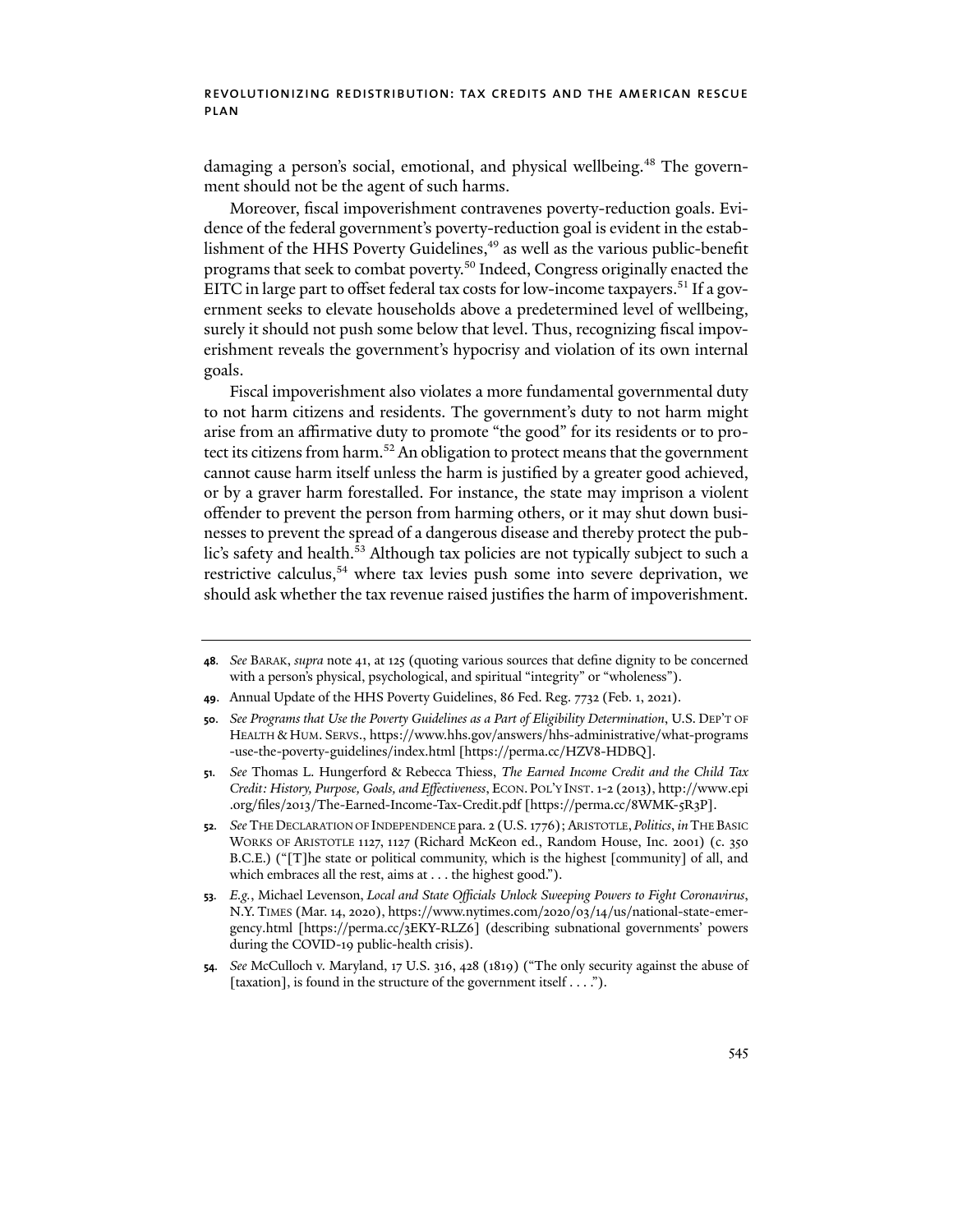Where \$100 or \$1,000 directly limits a low-income family's ability to buy food or medicine, it is difficult to imagine an answer in the affirmative.

# **ii. how arpa alters tax credits and reduces fiscal impoverishment**

As this Part explains, households likely to face fiscal impoverishment—in particular, childless workers and nonworking families—have historically received little or no support from cash-transfer programs like the EITC and CTC. For the duration of 2021, ARPA changes these refundable tax credits to provide meaningful support to both nonworking families and childless workers. In doing so, ARPA will dramatically reduce fiscal impoverishment in 2021, although gaps will still remain. Notably, absent congressional action, these reforms expire at the start of 2022.

### *A. Pre-ARPA Cash-Support Programs*

Since the welfare reform of the 1990s, the federal government has provided the vast bulk of cash support to low-income households via refundable tax credits - namely, the EITC and the refundable portion of the CTC.<sup>55</sup> TANF provides additional cash support to qualifying families via block grants to states.<sup>56</sup> All three programs prioritize working families, providing far less support to nonworking families and childless adults.

Absent ARPA's temporary reforms, in order to receive the EITC and CTC, a taxpayer must report taxable wages or self-employment income.<sup>57</sup> The CTC has achieved this requirement by imposing an earnings threshold: taxpayers with incomes of \$2,500 or less have been ineligible for the credit.<sup>58</sup> In addition, absent ARPA's changes, both credits increase as income increases (i.e., they "phase in"), up to a certain income level.<sup>59</sup> These features have ensured that only working taxpayers receive cash support through the United States's largest safety-net programs.

- **57**. I.R.C. §§ 32(a)(1), 24(d)(1) (2018).
- **58.** *Id.*  $\oint 24(d)(1)(b)(i)$ , (h)(6).
- **59***. Id*. §§ 32(b)(1), 24(d).

**<sup>55</sup>***. See Spending on the EITC, Child Tax Credit, and AFDC/TANF, 1975–2016*, TAX POL'Y CTR., https://www.taxpolicycenter.org/statistics/spending-eitc-child-tax-credit-and-afdctanf-1975-2016 [https://perma.cc/PX73-KKQ9] (showing federal spending on cash-transfer programs from 1975-2016).

**<sup>56</sup>***. Policy Basics: Temporary Assistance for Needy Families*, CTR. ON BUDGET & POL'Y PRIORITIES 1 (2021), https://www.cbpp.org/sites/default/files/atoms/files/7-22-10tanf2.pdf [https:// perma.cc/G39F-7RDF].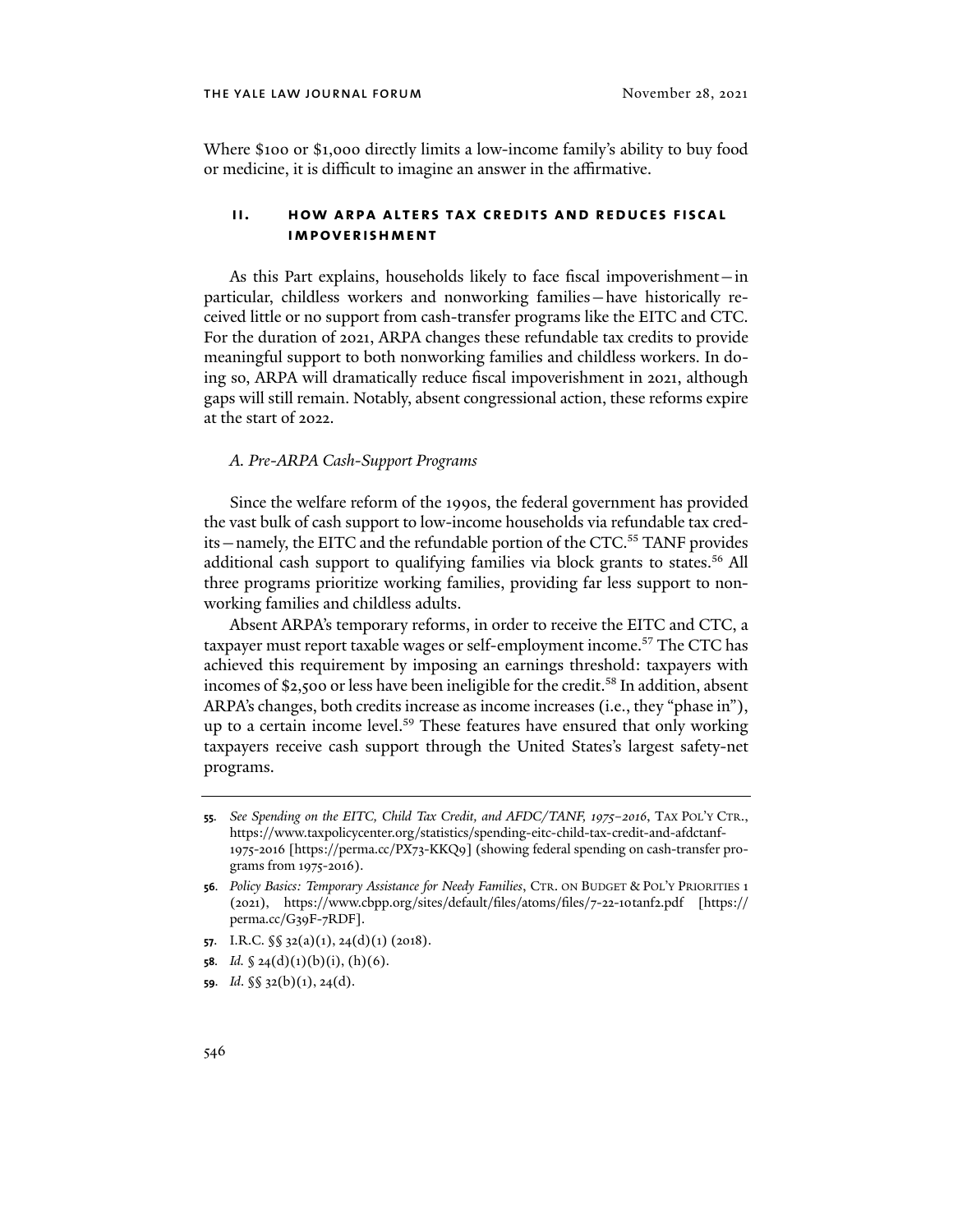Although individual state governments administer TANF programs at the state level, some form of work requirement has been a prerequisite of the federal law since the welfare reform of the 1990s.<sup>60</sup> In nearly all states, a family becomes ineligible for benefits if one parent fails to work some minimum number of hours per week.<sup>61</sup> Due to these work requirements and other eligibility rulessuch as a five-year federal cap on benefits—most families in poverty do not receive TANF benefits.62

These restrictions have contributed to a dramatic increase in families living in deep poverty over the past two decades.<sup>63</sup> When parents lose work, as many did during the COVID-19 pandemic and the Great Recession,<sup>64</sup> it can mean a double loss of income: they lose wages as well as government support.<sup>65</sup> Moreover, recent research finds that these restrictions are not equitably distributed by race, hitting Black families especially hard.<sup>66</sup>

In addition to work requirements limiting assistance to some families, state and federal safety-net programs provide very little support to able-bodied childless adults. As their names imply, both TANF and the CTC are categorically restricted to families with children.<sup>67</sup> Although the EITC does include childless workers, prior to ARPA, the childless credit amount has been so small that it does not fully offset recipients' federal payroll taxes.<sup>68</sup> Additionally, prior to ARPA, childless workers under the age of twenty-five and over the age of sixty-

**<sup>60</sup>**. CTR. ON BUDGET &POL'Y PRIORITIES, *supra* note 56, at 5.

**<sup>61</sup>***. Id.*

**<sup>62</sup>***. Id.* at 6 (providing that "in 2019, only 23 families received TANF for every 100 families in poverty").

**<sup>63</sup>***. See* KATHRYN J.EDIN &H. LUKE SHAEFER, \$2.00 A DAY: LIVING ON ALMOST NOTHING IN AMER-ICA, at xv-xviii (2015) (finding an increase in families living on less than two dollars per person, per day since the 1990s, and suggesting that the increase is connected to changes in safety-net program design that prioritized work incentives).

**<sup>64</sup>***. See* Rakesh Kochhar, *Unemployment Rose Higher in Three Months of COVID-19 Than It Did in Two Years of the Great Recession*, PEW RSCH. CTR. (June 11, 2020), https://www.pewresearch .org/fact-tank/2020/06/11/unemployment-rose-higher-in-three-months-of-covid-19-thanit-did-in-two-years-of-the-great-recession [https://perma.cc/E3EF-8JNQ].

**<sup>65</sup>**. For some taxpayers, loss of work might make them newly eligible for safety-net benefits. For instance, if a worker's income was previously too high to qualify them for the Earned Income Tax Credit (EITC), loss of income could now render them eligible.

**<sup>66</sup>**. Jacob Goldin & Katherine Michelmore, *Who Benefits from the Child Tax Credit?* 3 (Nat'l Bureau of Econ. Rsch., Working Paper No. 27940, 2020), https://www.nber.org/papers/w27940 [https://perma.cc/G78U-H2EA].

**<sup>67</sup>***. See Temporary Assistance for Needy Families*, BENEFITS.GOV, https://www.benefits.gov/benefit /613 [https://perma.cc/9XCN-AX4N]; I.R.C. § 24(a) (West 2021).

**<sup>68</sup>**. Ariel Jurow Kleiman, *Low-End Regressivity*, 72 TAX L. REV. 1, 22-23 (2018).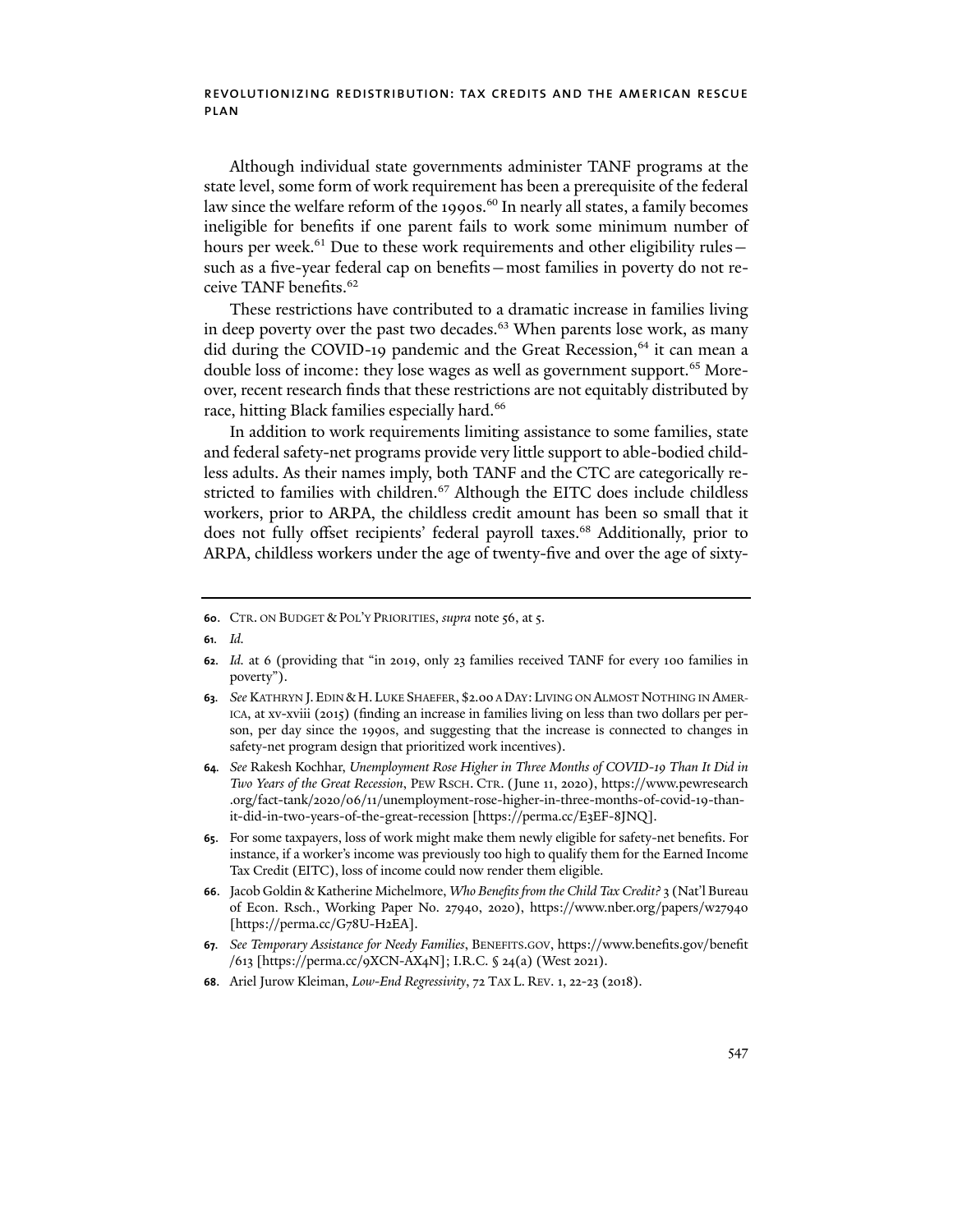four have been categorically ineligible.<sup>69</sup> Other safety-net programs, perhaps the largest of which are SNAP and Medicaid, are ofen similarly limited for childless adults.70

# *B. ARPA's Changes to Cash-Support Programs*

For the first time, ARPA authorizes a meaningful cash transfer for nonworking families and childless workers. Absent congressional action, these expansions will expire at the start of 2022.<sup>71</sup>

ARPA authorizes this cash support for nonworking families and childless workers by temporarily altering refundable tax credits in two key ways. The first, most notable change is the expansion of the CTC to include families without earned income. ARPA accomplishes this reform by removing the credit's earnings threshold.72 For tax year 2021, a family can receive full CTC benefits even with zero earnings. ARPA also authorizes the Internal Revenue Service (IRS) to distribute these benefits monthly during 2021, rather than waiting until taxpayers file a tax return in 2022.<sup>73</sup> Additionally, Congress increased the amount of the tax credit in 2021 from \$2,000 to \$3,000 per child (or \$3,600 for children under age six).<sup>74</sup> This amount begins to phase out at incomes of  $$150,000$  for joint filers (or \$112,500 for taxpayers with head-of-household filing status).<sup>75</sup> Congress also increased the credit's age limit to include seventeen-year-olds, rather than stopping at sixteen-year-olds.76

ARPA's second notable tax reform is a temporary increase in the EITC for childless workers. The pre-ARPA maximum credit amount for childless workers was about \$540 in 2020, <sup>77</sup> an amount that failed to fully cover federal payroll

- **71**. I.R.C. §§ 24(i), 32(n) (West 2021).
- **72***. Id.* § 24(i)(1).
- **73***. Id.* § 7527A.
- **74***. Id.* § 24(i)(3).
- **75***. Id*. § 24(i)(4).
- **76.** *Id.*  $\oint 24(i)(2)(A)$ .
- **77**. INTERNAL REVENUE SERV., *supra* note 8, at 32-33.

**<sup>69</sup>**. I.R.C. § 32(c)(1)(A) (West 2021).

**<sup>70</sup>***. E.g.*, 42 U.S.C. § 608(a)(1) (2018); Food and Nutrition Act of 2008, 7 U.S.C. § 2015(d) (2018). Note that Medicaid is an exception to this pattern in the thirty-eight states that expanded Medicaid eligibility pursuant to Affordable Care Act rules. *See* Rachel Garfield, Kendal Orgera & Anthony Damico, *The Coverage Gap: Uninsured Poor Adults in States that Do Not Expand Medicaid*, KAISER FAMILY FOUND. (2021), https://www.kff.org/medicaid/issuebrief/the-coverage-gap-uninsured-poor-adults-in-states-that-do-not-expand-medicaid [https://perma.cc/6CWS-FWEG].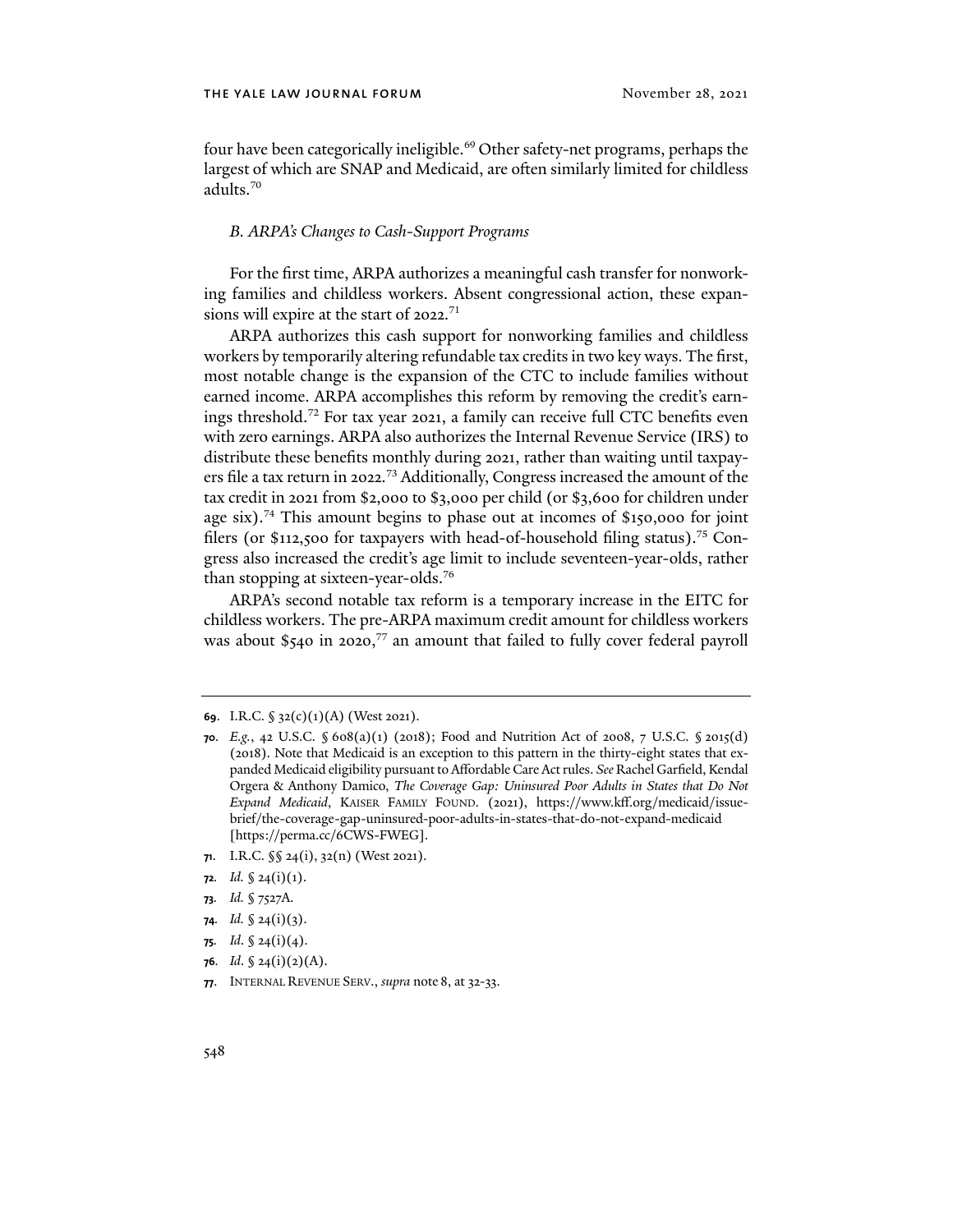taxes.78 ARPA increases the childless EITC maximum benefit to just over \$1,500.<sup>79</sup> This amount fully offsets federal taxes for many childless workers living below the poverty line.<sup>80</sup> In addition to increasing the credit amount, ARPA raises the income level at which the credit begins to phase out, providing the maximum credit to a larger swath of workers.<sup>81</sup> It also lowers the age minimum and eliminates the age maximum, making more childless workers eligible for benefits.82 The result is a tax credit that provides meaningful wage support to a group that has been historically excluded from nearly all U.S. social-safety-net programs.

# *C. Likely Consequences of ARPA's Reforms*

While ARPA's tax-credit expansions remain in effect—through the end of 2021—they will have significant positive consequences for households and individuals living in poverty. According to estimates from the Center for Budget and Policy Priorities, twenty-seven million additional children will be eligible to receive the full CTC.<sup>83</sup> Absent ARPA's reforms, these children would have received only a partial credit or no credit at all because their parents did not work or did not work enough.84 Increased cash transfers are associated with greater school enrollment, higher reading and math test scores, improved child nutrition, better emotional wellbeing, and less drug and alcohol use, among other positive outcomes.85 Meanwhile, an expanded childless EITC will reduce deprivation

- **80***. See infra* text accompanying notes 96-101.
- **81**. I.R.C. § 32(n) (West 2021).
- **82***. Id.* § 32(n)(1).
- **83**. MARR et al., *supra* note 79, at 2.
- **84***. Id*.

**<sup>78</sup>**. Jurow Kleiman, *supra* note 68, at 32-33 nn.122-23.

**<sup>79</sup>**. I.R.C. § 32(n) (West 2021); Chuck Marr, Kris Cox, Stephanie Hingtgen, Katie Windham & Arloc Sherman, *American Rescue Plan Act Includes Critical Expansions of Child Tax Credit and EITC*, CTR. FOR BUDGET & POL'Y PRIORITIES 2 (2021), https://www.cbpp.org/sites/default /files/3-12-21tax.pdf [https://perma.cc/VMA6-A92T].

**<sup>85</sup>***. E.g.*, *id*. at 3; *How Does the EITC Affect Poor Families?*, TAX POL'Y CENTER, http://www.taxpolicycenter.org/briefing-book/how-does-eitc-affect-poor-families [https://perma.cc/L5XB-EKT4]; Bryann DaSilva, *New Poverty Figures Show Impact of Working-Family Tax Credit*, CTR. ON BUDGET & POL'Y PRIORITIES: OFF THE CHARTS (Oct. 17, 2014, 2:00 PM), https://www .cbpp.org/blog/new-poverty-figures-show-impact-of-working-family-tax-credits [https:// perma.cc/GP5H-VKFC].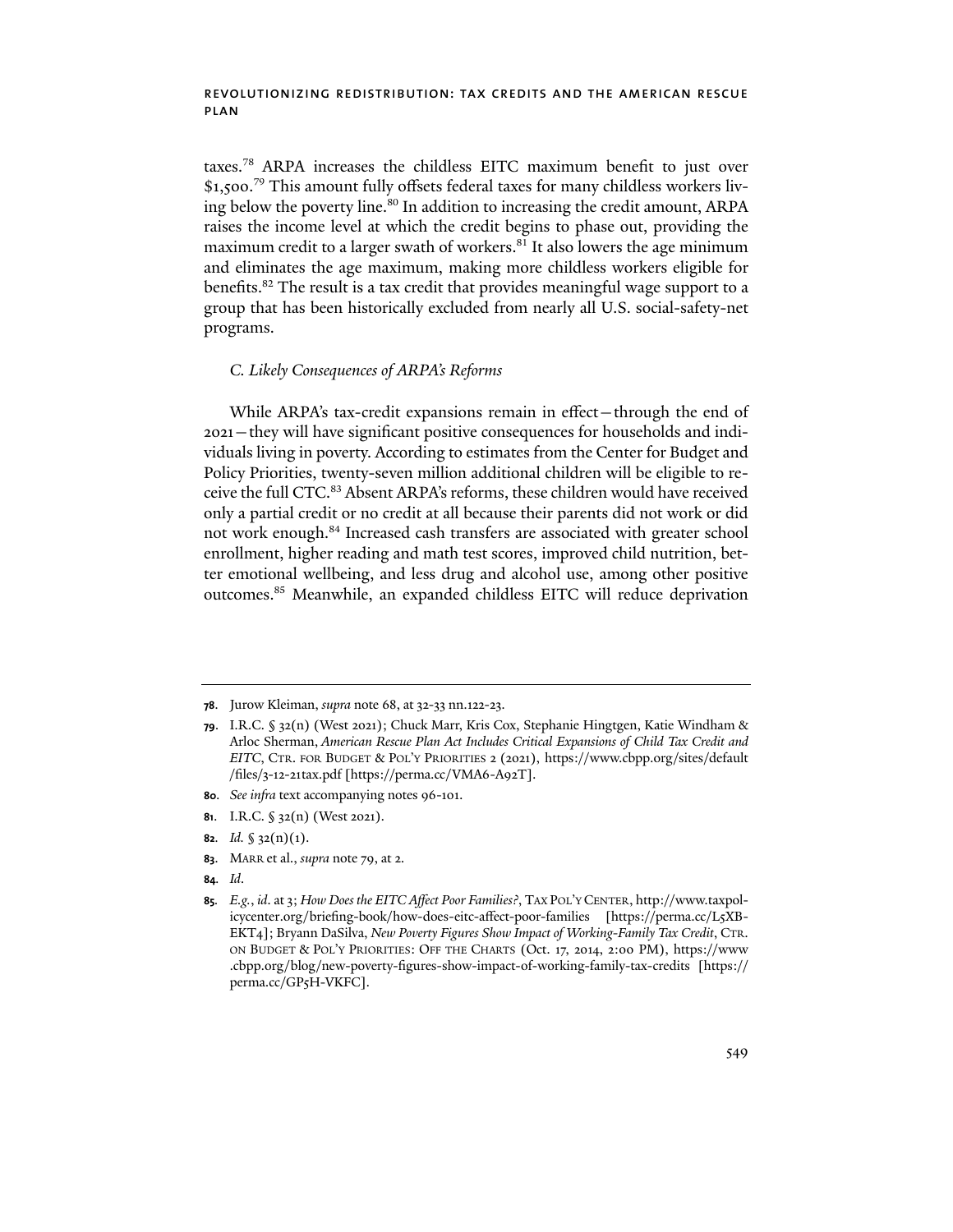among vulnerable workers. The credit may also increase labor incentives by providing a larger subsidy as workers' wages increase.86

Setting aside the myriad benefits, ARPA's tax-credit expansions have several shortcomings. Because Congress distributed this expanded support through existing tax credits, preexisting gaps in the programs will limit the reach of ARPA's reforms. For instance, those who do not file a tax return have historically been unable to receive the CTC or the EITC.<sup>87</sup> To ensure broad uptake of the CTC, the IRS is developing tools to reach eligible families that do not file a tax return.<sup>88</sup> Reaching nonfilers is not easy.<sup>89</sup> Nonfilers are often among the most vulnerable members of society.<sup>90</sup> They may have incomes below the tax-filing threshold and suffer from unstable housing, low literacy, or other conditions that make completing a tax return difficult.<sup>91</sup> Moreover, certain people are intentionally

- **88***. Child Tax Credit Non-Filer Sign-up Tool*, INTERNAL REVENUE SERV. (2021), https://www.irs .gov/credits-deductions/child-tax-credit-non-filer-sign-up-tool [https://perma.cc/EQ39- PMSG].
- **89***. See* David Lauter, *Biden Child Tax Credit Is Sending Billions to American Families. It's a Monumental Task*, L.A. TIMES (May 18, 2021), https://www.latimes.com/politics/story/2021-05-18 /biden-wants-to-give-billions-to-american-families-monumental-task [https://perma.cc /3Z6T-RJ82].
- **90***. See* JIM CILKE, U.S. DEPT. OF THE TREASURY, A PROFILE OF NON-FILERS 17-18 (1998) https:// home.treasury.gov/system/files/131/WP-78.pdf [https://perma.cc/B9WU-HWLH] (finding that those who have an education below the tenth-grade level, who are nonwhite, and who receive means-tested public assistance are less likely to file a tax return).
- **91***. See id*.; Michelle Singletary, *IRS Launches Child Tax Credit Tool for Low-Income Families. Community Groups Say It's Too Hard to Use*., WASH. POST (June 15, 2020), https://www.washingtonpost.com/business/2021/06/15/irs-child-tax-credit-tool [https://perma.cc/4XTX-AYF7]; *Those Experiencing Homelessness Can Get Economic Impact Payments and Other Tax Benefits; Permanent Address Not Required*, INTERNAL REVENUE SERV. (Apr. 15, 2021), https://www .irs.gov/newsroom/those-experiencing-homelessness-can-get-economic-impact-paymentsand-other-tax-benefits-permanent-address-not-required [https://perma.cc/T7XG-8YTE]

**<sup>86</sup>**. It is important to note that although researchers have found that the EITC increases laborforce participation, these behavioral effects tend to be limited to parents with children, especially single mothers. *See* Elaine Maag, Kevin Werner & Laura Wheaton, *Expanding the EITC for Workers Without Resident Children*, URB. INST. (May 2019), https://www.urban.org/sites /default/files/publication/100130/expanding\_the\_eitc\_for\_workers\_without\_resident \_children\_5.pdf [https://perma.cc/6BCG-4D7U] (discussing research on EITC labor-market effects). That said, some research has found modest increases in employment rates among certain childless workers receiving an increased EITC or other similar cash transfers. *Id*.

**<sup>87</sup>***. How to Claim the Earned Income Tax Credit (EITC)*, INTERNAL REVENUE SERV. (2021), https: //www.irs.gov/credits-deductions/individuals/earned-income-tax-credit/how-to-claim-the -earned-income-tax-credit-eitc [https://perma.cc/D7GH-NAVZ]; INTERNAL REVENUE SERV., DEP'T OF THE TREASURY, PUB. NO. 972, CHILD TAX CREDIT AND CREDIT FOR OTHER DE-PENDENTS 3 (2021), https://www.irs.gov/pub/irs-pdf/p972.pdf [https://perma.cc/3Z4Z-YA2A] (providing that a taxpayer must claim a child as a dependent on her tax return in order to claim the CTC).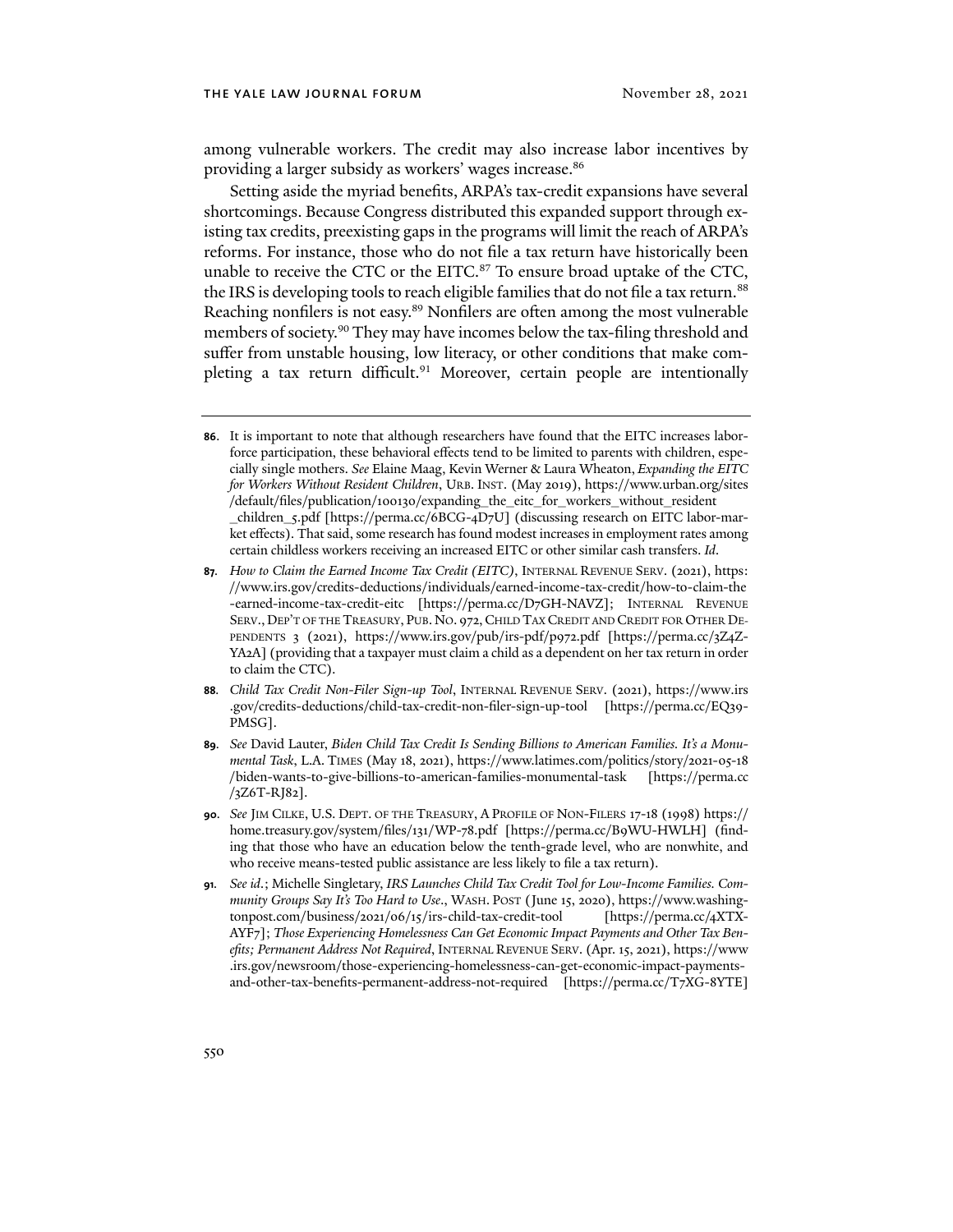excluded from refundable tax credits, including nonworking childless adults and children who lack a Social Security number.

Additionally, the temporary status of ARPA's reforms severely truncates the impact these expanded credits might have. If families were able to anticipate stable increased support for children each year, they could make long-term improvements to their lives, such as renting a better apartment or buying a more reliable car. A short-term boost makes such planning more difficult. Moreover, although expanding the childless EITC could increase its work-incentive effect, as noted above, a temporary increase can have only a minimal effect on the credit's work incentive, if any at all. Although a one-year expansion provides vital support to families and individuals in need, it is unlikely to significantly change recipients' behavior or allow them to invest in their long-term wellbeing.

#### *D. ARPA and Fiscal Impoverishment*

With the expansion of the CTC and childless EITC, ARPA's tax reforms will dramatically reduce fiscal impoverishment in the United States for 2021. Starting with families, the CTC expansion reduces fiscal impoverishment by providing support to nonworking families who were previously excluded from the CTC due to the earnings threshold. Although these families do not pay income or payroll taxes, they do pay state and local sales and property taxes. Those who do not receive sufficient offsetting cash or near-cash benefits are fiscally impoverished. Under ARPA, these families are eligible in 2021 to receive \$3,000 per child, or \$3,600 for children under six.<sup>92</sup> This amount will likely offset state and local tax costs for nearly all families living in or near poverty.

Recall Amy, described above, who paid \$2,390 in state and local taxes in 2019 (before factoring in the offsetting value of SNAP benefits and free school lunch). Depending on her children's ages, Amy will receive between \$6,000 and \$7,200 in CTC benefits, more than offsetting the taxes she pays. Although state and local tax levels vary, the same will be true for the vast majority of families living below and near the poverty line. Even in Washington state, which imposes the highest sales and property taxes on low-income taxpayers,<sup>93</sup> Amy would bear a tax cost of \$3,797,<sup>94</sup> well below the expanded CTC amount for a household with

<sup>(</sup>describing IRS efforts to reach individuals experiencing homelessness and others who do not normally file tax returns).

**<sup>92</sup>**. I.R.C. § 24(i)(3) (West 2021).

**<sup>93</sup>***. See* INST. ON TAX'N &ECON. POL'Y, *supra* note 22, at 7 fig.4.

**<sup>94</sup>**. According to estimates from the Institution on Taxation and Economic Policy, Washington imposes a sales-tax amount of 13.3% and property-tax amount of 4.5% on low-income taxpayers. *See id.* at 126-27.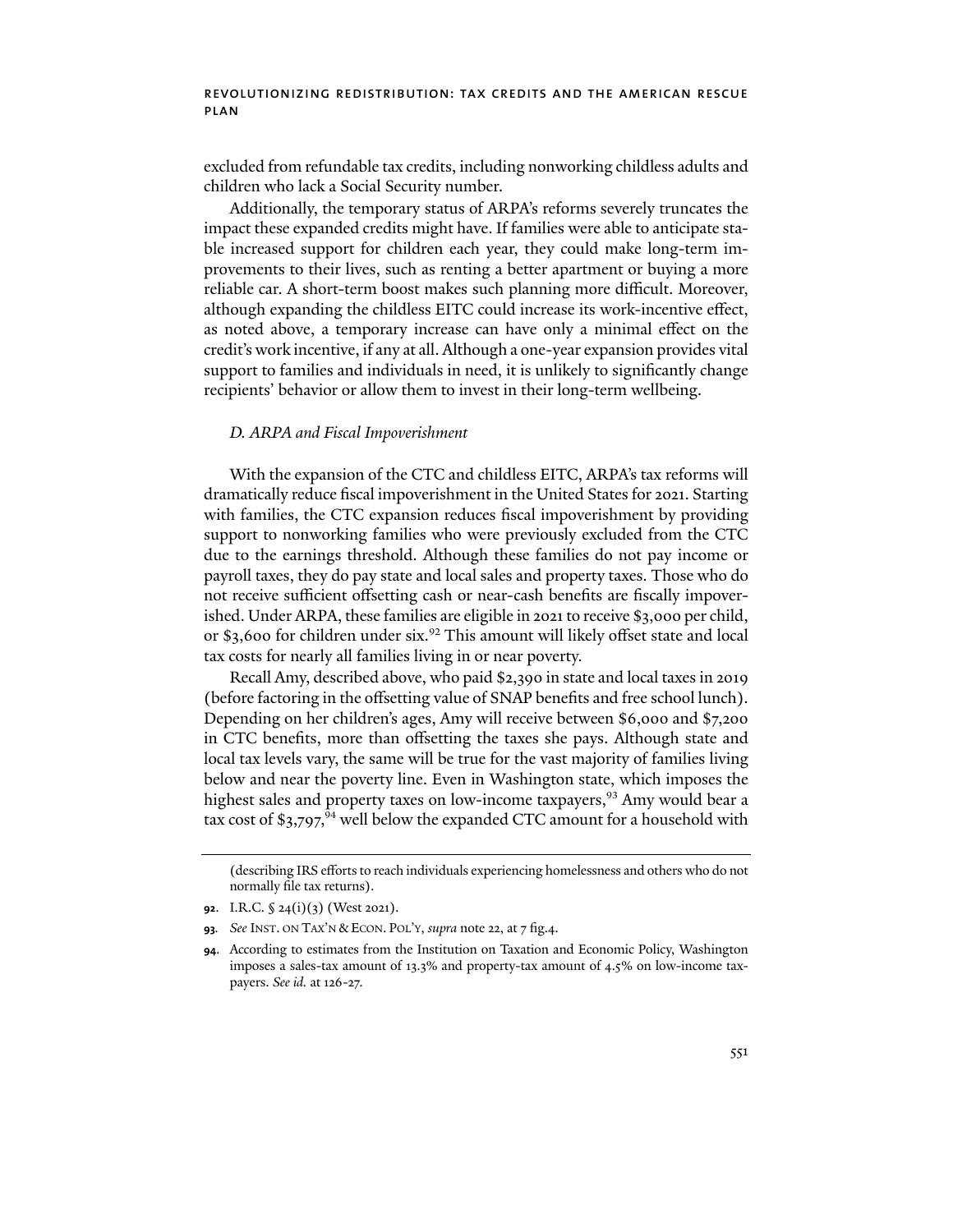two children.<sup>95</sup> Importantly, this result assumes that Amy can claim both of her children as "qualifying children" under the CTC's eligibility rules. I consider this issue in greater detail below, in Part III.

ARPA's expansion of the childless EITC will also significantly reduce fiscal impoverishment for low-income childless workers. Most notably, ARPA increases the maximum childless EITC to \$1,502, which does not begin to phase out until a taxpayer earns income of \$11,610. <sup>96</sup> The expanded credit appears specifically designed to fully offset federal taxes for childless workers with the lowest incomes, marking a return to one of the EITC's original goals.<sup>97</sup> Congress has increased the phase-in percentage from 7.65% to 15.3%, an amount that covers both employees' and employers' portions of Federal Insurance Contribution Act (FICA) taxes.98 There is general consensus that an employee bears both portions of the FICA tax—their half directly and their employer's half through reduced wages.<sup>99</sup> Thus, in order to fully offset federal taxes, the EITC phase-in rate must be at least 15.3%.<sup>100</sup> This increase is a significant improvement for all childless workers. For those under the age of  $25^{101}$  or over the age of 64, the difference is even starker, as they go from being categorically ineligible to being eligible.

Although it is a significant improvement, the EITC expansion will not eliminate fiscal impoverishment among low-income childless workers, for several reasons. For one, the expanded EITC only offsets full federal taxes for childless workers earning income up to \$9,820. A childless worker who earns income from \$1 to \$9,820 will receive an EITC equal to 15.3% of their total earnings, an amount that covers total federal taxes.<sup>102</sup> Once their income exceeds  $$9,820$ ,

- **96**. I.R.C. § 32(n) (West 2021).
- **97***. See* Hungerford & Thiess, *supra* note 51, at 1-2.
- **98***. See* I.R.C. §§ 3101-3111 (West 2021).
- **99***. See* Fullerton & Metcalf, *supra* note 20, at 1821-22.
- **100**. Note that workers do not bear the federal income tax until their income exceeds the standard deduction, which is \$12,550 in 2021 for single filers without dependents. Rev. Proc. 2020-45, 2020-46 I.R.B. 1022 (noting Section 16 provides a list of every "Standard Deduction").
- **101**. Childless taxpayers are now eligible once they attain the age of nineteen, or twenty-four for students, or eighteen for qualified foster youth and homeless youth. I.R.C.  $\S$  32(n)(1) (West 2021).
- **102**. Workers bear the employer's half of this amount indirectly through reduced wages. Fullerton & Metcalf, *supra* note 20, at 1821-22; I.R.C. § 32(n) (West 2021).

**<sup>95</sup>**. The same holds true even if Amy only has one child. In that case, the applicable federal poverty guideline in 2019 would drop to \$16,910. *See* Annual Update of the HHS Poverty Guidelines, 84 Fed. Reg. 1167, 1167-68 (Feb. 1, 2019). At this income level, her taxes in Washington state would equal \$3,010. Although a \$3,000 CTC benefit would not cover this amount, Amy's family would almost certainly receive SNAP benefits and her child would receive free school lunch as well. Amy's family would therefore likely still be protected from fiscal impoverishment, even with only one child.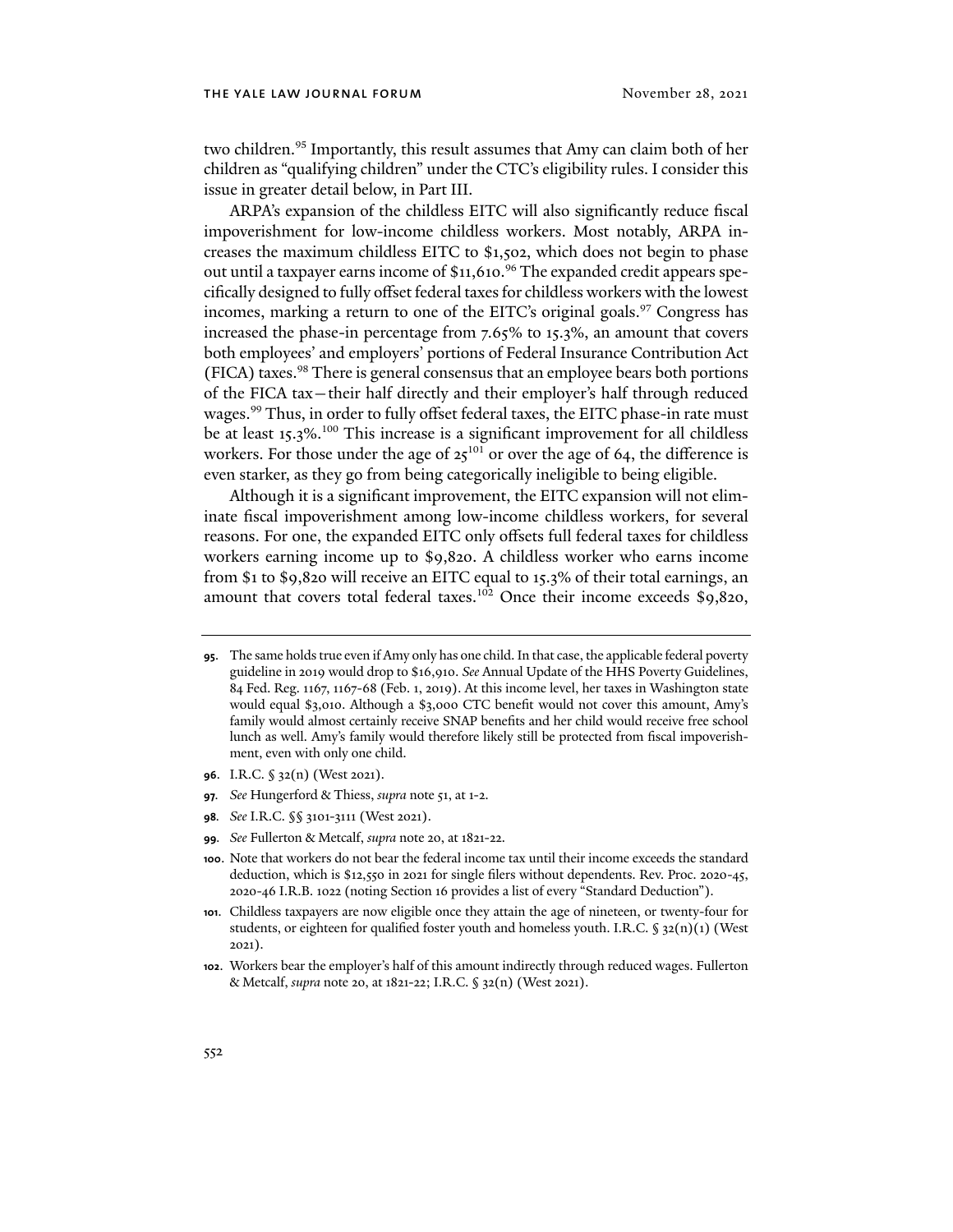however, their tax amount continues to increase, but their EITC benefit will not. The credit begins to phase out once their income reaches \$11,610,<sup>103</sup> further widening the gap between the tax amount and EITC benefits. And for single filers, income in excess of \$12,550 is subject to the income tax as well.<sup>104</sup> Many childless workers earning poverty-level wages will thus face a net-positive tax cost from federal taxes alone.105

Additionally, regressive state and local taxes impose further costs on top of federal taxes, worsening fiscal impoverishment for all low-income childless workers. ITEP estimates that state and local taxes on low-income taxpayers impose an average cost of 11.4% of total income.106 However, it is worth noting that twenty-eight states and the District of Columbia provide their own EITCs that will partly offset such taxes. Twenty-five of those subnational EITCs are calculated as a percentage of the federal credit, which means that these childless credits will automatically increase in 2021 with the federal increase.<sup>107</sup> That said, six

Doing so reveals that employee childless workers earning income up to \$12,460 will bear a federal tax cost that leaves them below the poverty threshold of \$12,880. *See* Annual Update of the HHS Poverty Guidelines, 86 Fed. Reg. 7732 (Feb. 1, 2021). While it may seem odd that the income amount is below the poverty threshold, the result reflects the fact that the worker's wages are lower than they would be in a no-tax world because the employer pays Federal Insurance Contributions Act (FICA) taxes of 7.65% on the worker's wages. I.R.C. § 3111 (2018). There is general consensus that workers bear the employer's FICA tax portion through lower wages. Fullerton & Metcalf, *supra* note 20, at 1821-22. Therefore, the employer's FICA tax amount must be added to the worker's wages to reveal her actual pretax income.

A worker earning \$12,460 in market wages would bear direct payroll taxes of \$953 as well as the same amount indirectly through lower wages. Therefore, this worker's adjusted pretax income is \$13,413. Total FICA taxes are \$1,906, and she would receive an EITC of \$1,372. *See* I.R.C.  $\S$  32(i) (2018). This worker is left with \$12,879 after taxes, just below the poverty threshold and below her adjusted pretax income (inclusive of her employer's FICA tax) of \$13,413.

- **106**. INST. ON TAX'N &ECON. POL'Y, *supra* note 22, at 4 fig.1.
- **107***. See* Elaine Maag & David Weiner, *How Increasing the Federal EITC and CTC Could Affect State Taxes*, TAX POL'Y CTR. 1 (Apr. 22, 2021), https://www.taxpolicycenter.org/sites/default/files

**<sup>103</sup>**. I.R.C. § 32(n)(3) (West 2021) (providing a phaseout rate of 15.3%).

**<sup>104</sup>***. See* Rev. Proc. 2020-45, *supra* note 100, at 1022 (detailing 2021 changes to I.R.C. § 63(c)(2)  $(2018)$ .

**<sup>105</sup>**. Note that childless workers who are classified as employees (that is, not self-employed) will be fiscally impoverished up to some income level that is slightly *below* the poverty threshold. Calculating this income level for employees is not straightforward because the employer's portion of payroll taxes must be added to the worker's before-tax income to reflect the indirect incidence of the tax. *See* CONG.BUDGET OFF.,DISTRIBUTION OF HOUSEHOLD INCOME AND FED-ERAL TAXES, 2013, at 26 (2016), https://www.cbo.gov/sites/default/files/114th-congress-2015-2016/reports/51361-householdincomefedtaxes.pdf [https://perma.cc/7VUT-KVW6] (doing the same).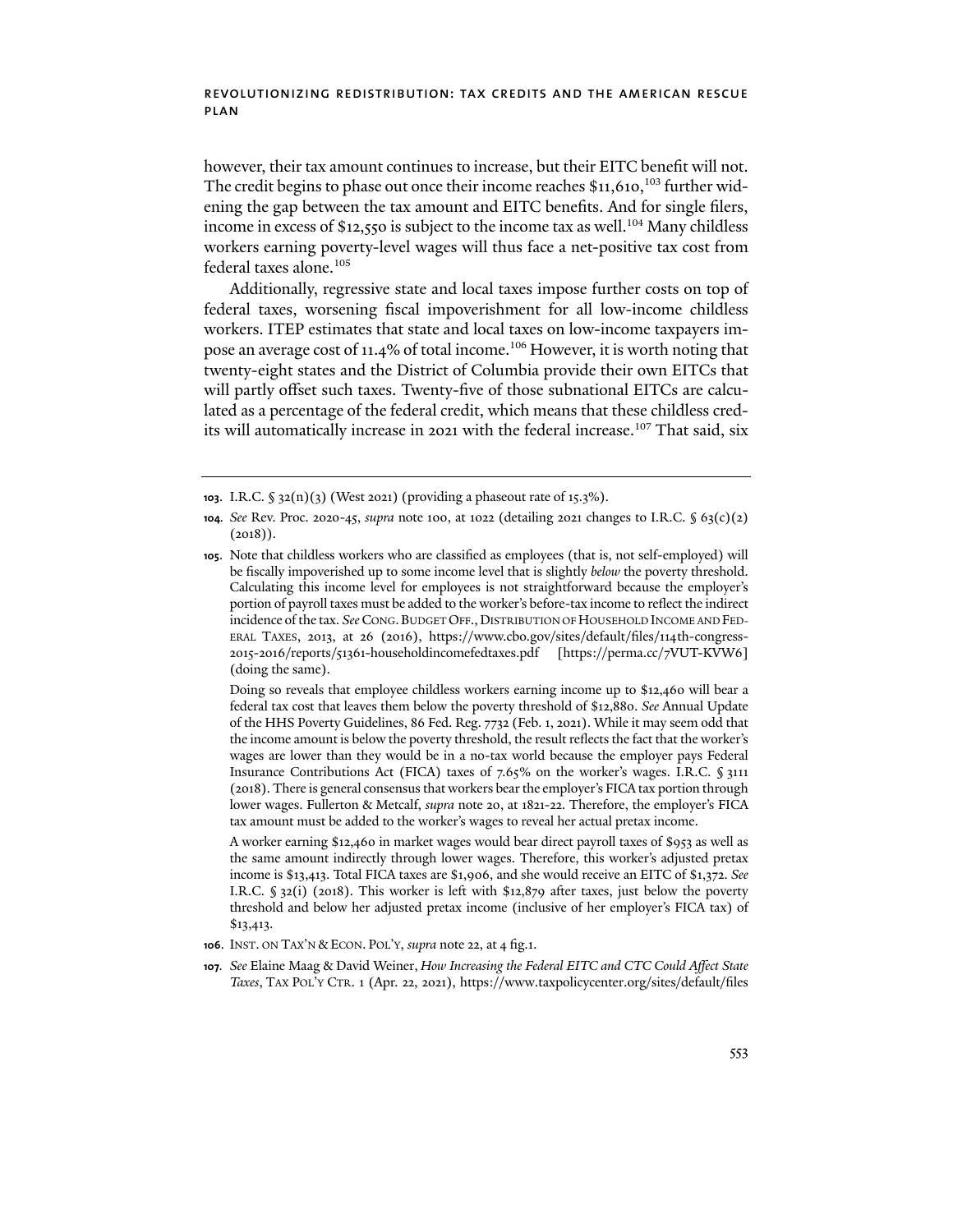of these states have nonrefundable EITCs that cannot exceed the income tax amount that the person owes.<sup>108</sup> Nonrefundability limits the credits' ability to reduce fiscal impoverishment caused by other taxes, such as sales or property taxes.

Putting aside these shortcomings, ARPA's tax-credit expansions are nothing short of revolutionary. Fiscal impoverishment is a longstanding pathology of the U.S. fiscal system. Indeed, the EITC was originally enacted to ameliorate fiscal impoverishment, $109$  but the limited benefit did not go far enough for certain groups of people. Those who have fared the worst are the same individuals who are historically marginalized throughout U.S. safety-net programs—namely, nonworking families and childless adults. At least in 2021, ARPA's expansions move the U.S. tax system closer to one that does not leave any low-income taxpayers poorer than where they started. The next Part considers how to build on these temporary reforms to make the credits more protective and inclusive.

# **iii. magnifying arpa's positive outcomes**

ARPA's tax-credit expansions are a meaningful first step toward addressing fiscal impoverishment, but federal lawmakers could do more to support lowincome American households. Most importantly, Congress must make these expansions permanent to reduce fiscal impoverishment for millions of taxpayers going forward.110 As of October 2021, the Biden Administration and congressional Democrats are indeed working to extend ARPA's reforms.<sup>111</sup> It remains to be seen whether policy makers will extend them permanently or only temporarily.112 Among other hurdles, polls show mixed evidence on voter support for permanent extension.<sup>113</sup> If Congress cannot extend all of ARPA's reforms, it should at least permanently remove the CTC's earnings threshold so that the credit reaches children with the lowest incomes. Unlike merely increasing the benefit

**113***. See id*.

<sup>/</sup>publication/161932/how-increasing-the-federal-eitc-and-ctc-could-affect-state-taxes.pdf [https://perma.cc/279D-WK26].

**<sup>108</sup>***. See id*. at 3.

**<sup>109</sup>***. See* Hungerford & Thiess, *supra* note 51, at 1-2.

**<sup>110</sup>***. See* Jurow Kleiman, *supra* note 10 (manuscript at 33) (estimating that millions of households currently face fiscal impoverishment in the United States).

**<sup>111</sup>***. See* U.S. DEP'T OF THE TREASURY, *supra* note 11, at 70-72, 77-80; Konish, *supra* note 11.

**<sup>112</sup>***. See* Mychael Schnell, *Majority in New Poll Says Expanded Child Tax Credit Should Not Be Permanent*, HILL (July 21, 2021), https://thehill.com/policy/finance/564063-majority-in-newpoll-says-expanded-child-tax-credit-should-not-be-permanent [https://perma.cc/QJ37- H67E].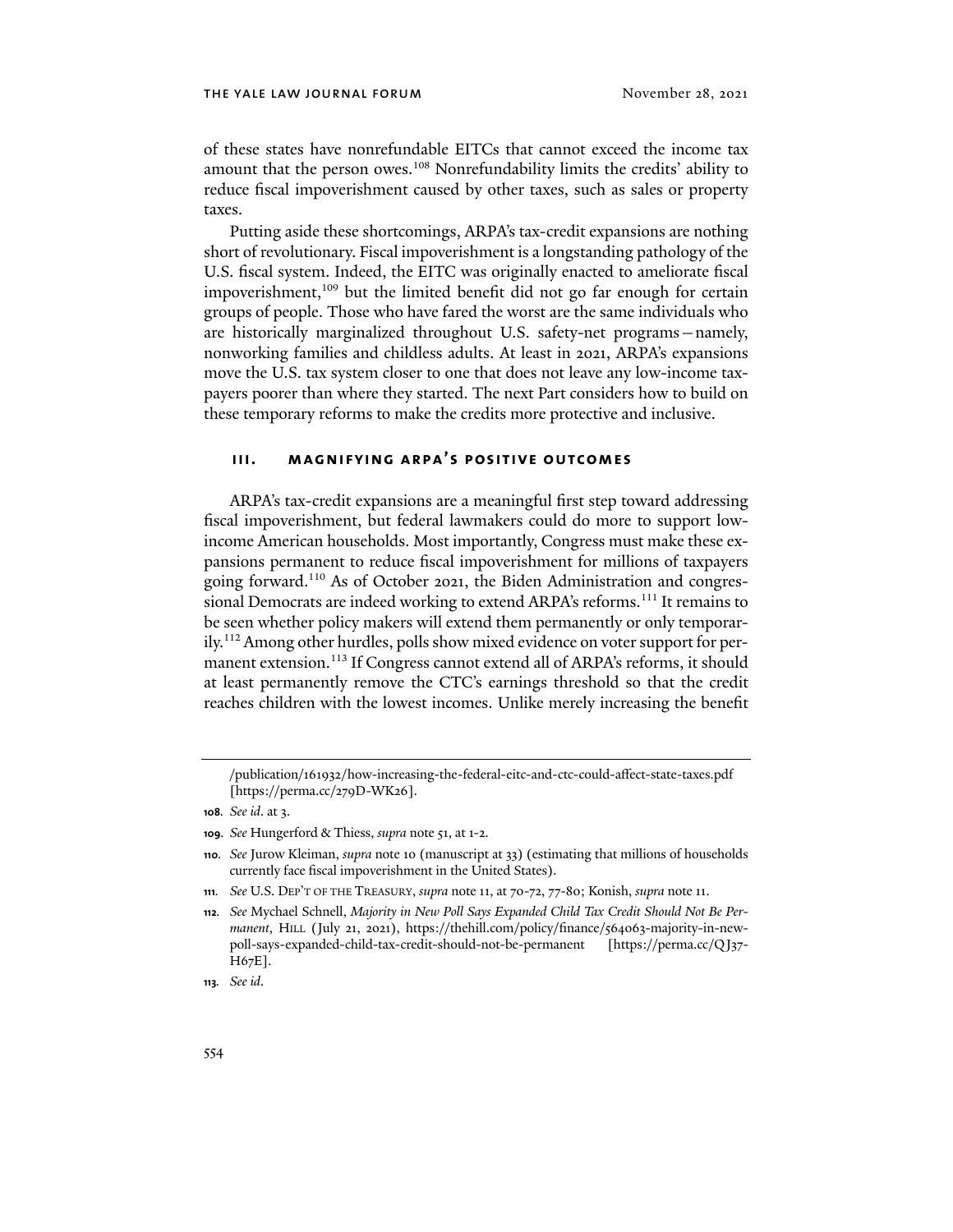amount, removing the earning threshold is a change in kind, not degree, providing a scaffold on which future expansions can build.

Assuming that policy makers will extend ARPA's reforms in some way, they should be mindful of gaps in the credits that would undermine the reforms' positive effects going forward. This Part identifies several such gaps and suggests how lawmakers might rectify them.

#### *A. Make Child-Eligibility Rules More Inclusive*

Many low-income households will not benefit from ARPA's expansions because they run afoul of rigid eligibility rules related to family structure.<sup>114</sup> Most notably, the CTC requires that a taxpayer be closely related to a child and live with her for more than half the year in order to claim her for the credit.<sup>115</sup> Eligible relatives include parents, grandparents, siblings, and aunts and uncles.<sup>116</sup> A child who does not live with a sufficiently close relative for at least six months of the year cannot be claimed by anyone.<sup>117</sup>

These rules exclude children being raised or informally fostered by family friends and more distant relatives, like cousins. They also exclude children facing housing instability and those who live with multiple caregivers throughout the year—such as a child who lives with her mother for five months, her father for five months, and her grandparents for two months. These children are very likely among the most vulnerable; they would benefit greatly from additional support.

There are several ways for Congress to remedy this exclusion. Perhaps most importantly, Congress should expand the type of care relationships that make someone eligible to claim the CTC.<sup>118</sup> One option is to increase the list of eligible

- **116**. I.R.C. § 152(c)(2) (West 2021).
- **117***. Id.* §§ 24(c), 152(c).

**<sup>114</sup>**. I discuss child-claiming rules in detail in other work, explaining how they operate to exclude some of the most vulnerable children. *See* Jacob Goldin & Ariel Jurow Kleiman, *Whose Child Is This? Improving Child-Claiming Rules in Safety Net Programs*, 131 YALE L.J. (forthcoming 2022).

**<sup>115</sup>**. I.R.C. §§ 24(c), 152(c) (West 2021). Note that there is a narrow exception for noncustodial parents if a custodial parent agrees to allow the other parent to claim the child. See INTERNAL REVENUE SERV.,U.S. DEP'T OF THE TREASURY, PUB.NO.501, DEPENDENTS, STANDARD DEDUC-TION, AND FILING INFORMATION 13 (2021), https://www.irs.gov/pub/irs-pdf/p501.pdf [https://perma.cc/U48E-5YMQ].

**<sup>118</sup>***.* Other family-benefit programs allow adults to claim benefits for children who are distantly related to them or not related to them at all. For instance, SNAP programs allow a nonparent to claim a child as long as the child is under that person's "parental control." 7 C.F.R. § 273.1(b)(iii) (2021). Other legal areas are also beginning to recognize the need for an expanded understanding of family and care relationships. For example, some states have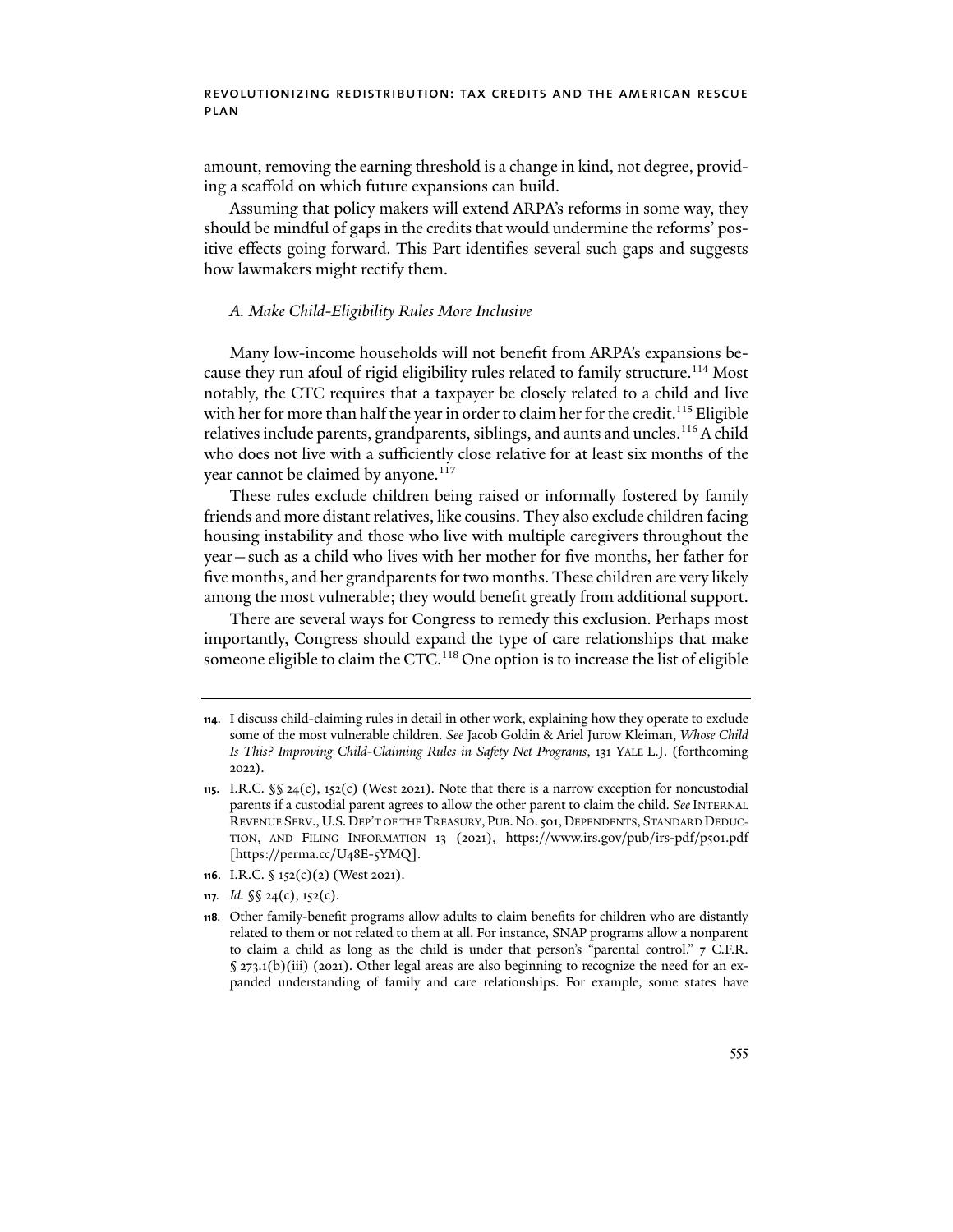relationships to include more distant relatives. Another is to use a more holistic primary-caregiver standard, rather than allowing only a finite set of eligible relationships. For instance, a recipient could be any person who provides significant care to a child, regardless of whether she is related to the child. Caring for a child might include supervising the child's daily activities, coordinating schooling or medical care, providing financial support, and so forth.<sup>119</sup> Yet another option is to eliminate the relationship test entirely, requiring only that the claimant live with the child in order to receive benefits.<sup>120</sup> All of these options would expand eligibility relative to the current rules.

To address children with unstable housing, Congress could adopt an evaluation period shorter than the annual test that the current law applies.<sup>121</sup> For instance, a biannual or quarterly evaluation period would allow claims from those who live with a child for fewer than six months in a year. And for children who still cannot be claimed by anyone, Congress could allow children to claim themselves under limited circumstances.<sup>122</sup> Children of all ages may already file tax returns in certain cases, often with help from an adult.<sup>123</sup> Congress could expand the CTC to allow a child to file on her own behalf. The IRS could deposit funds into an account in the child's own name or into a beneficiary account controlled by a responsible party, such as a parent, legal guardian, or third-party organization.<sup>124</sup>

- **119***. See, e.g*., *Canada Child Benefit: Who Can Apply*, GOV. OF CANADA, https://www.canada.ca/en /revenue-agency/services/child-family-benefits/canada-child-benefit-overview/canadachild-benefit-before-you-apply.html#primary [https://perma.cc/J24F-79YM] (describing who is considered the primary caregiver for the purpose of the Canada Child Benefit).
- **120**. I have proposed this reform elsewhere. *See* Jacob Goldin & Ariel Jurow Kleiman, *Designing a Universal Child Allowance: Who Can Claim Which Kids?*, BROOKINGS INST.: UP FRONT (Apr. 12, 2021), https://www.brookings.edu/blog/up-front/2021/04/12/designing-a-universalchild-allowance-who-can-claim-which-kids [https://perma.cc/38VF-7UBV].
- **121***. Id*.
- **122**. Specifically, children should only be able to claim themselves when no qualifying adult is eligible or available to do so. Limiting the availability of this option will help to ensure that benefits are channeled through responsible adults as frequently as possible. Limiting this option will also help to prevent gaming by ineligible adults.
- **123***. See* INTERNAL REVENUE SERV., U.S. DEP'T OF THE TREASURY, PUB. NO. 929, TAX RULES FOR CHILDREN AND DEPENDENTS 3-4 (2021), https://www.irs.gov/pub/irs-pdf/p929.pdf [https://perma.cc/C2HS-AXZ2] (providing rules for when children must file a tax return).
- **124**. The Social Security Administration's "representative payee" program offers one model for how children self-claims could work. *See* SOC. SEC. ADMIN., PUB. NO. 05-10076, A GUIDE FOR

expanded the definition of care relationships that are eligible for paid family-leave protections, to enable people to care for extended and "chosen" family. *See generally* Deborah A. Widiss, *Chosen Family, Care, and the Workplace*, 131 YALE L.J.F. 215 (2021) (surveying family definitions in state family-leave laws and arguing for broader adoption of expanded definitions of family relationships).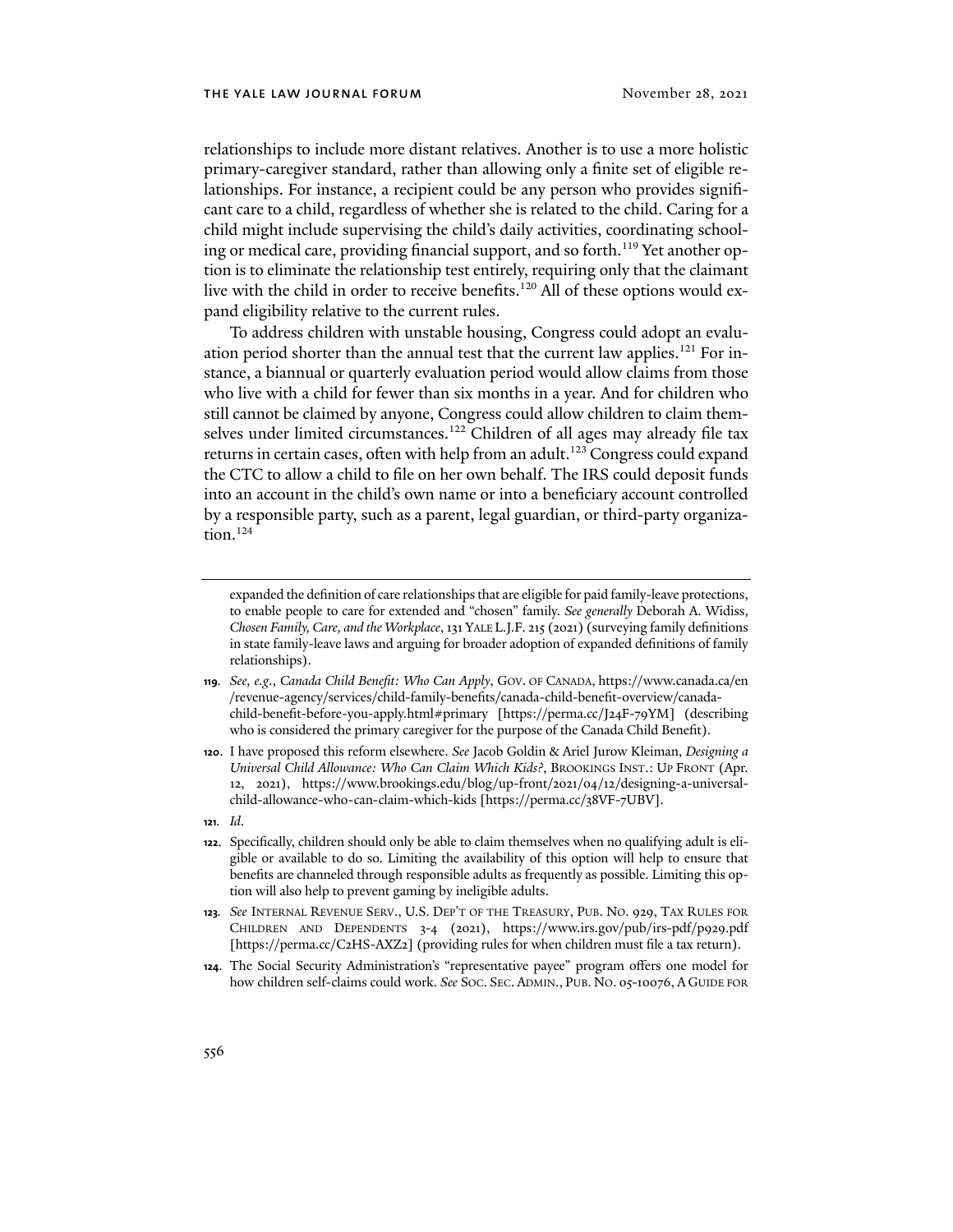Data on demographics and family structure should inform policy makers choosing among various reform options. The goal should be to design rules that ensure that all children—especially the most vulnerable—benefit from the expanded CTC.

#### *B. Consider Additional Reforms to Protect Childless Workers*

As explained above, the EITC expansion is not large enough to protect all childless workers from bearing net-positive federal taxes. For some people earning poverty-level wages above \$9,820, net federal taxes will still be high enough to push them into poverty or further into poverty. One relatively simple solution would be to link the EITC and other tax inputs to federal poverty guidelines. Doing so would ensure that tax calculations specifically account for fiscal impoverishment. For instance, the maximum childless EITC could be calculated as 15.3% of the HHS Poverty Guidelines, which would yield a maximum credit of \$1,970 (\$2,665 for married couples) in 2021. <sup>125</sup> Congress could also increase the standard deduction so that it aligns with the HHS Poverty Guidelines. For example, in 2021, this reform would require an increase from \$12,550 to \$12,880. $^{126}$ Doing so would ensure that those living at or below the poverty line do not face income taxes on top of federal payroll taxes. It is worth noting that increasing the standard deduction would benefit taxpayers at all income levels, not only low-income taxpayers, since taxpayers at any income level may take the standard deduction.

These reforms would still not protect childless workers from fiscal impoverishment caused by regressive state and local taxes. Even so, that does not mean that the federal government should increase the EITC to cover all state and local taxes. Doing so would allow states with the most regressive fiscal systems to freeride on others. Rather, each level of government—local, state, and federal should separately consider how to reduce fiscal impoverishment within its own system.

REPRESENTATIVE PAYEES 1 (2019), https://www.ssa.gov/pubs/EN-05-10076.pdf [https://perma.cc/4U8N-Z4TC] (providing guidance to individuals who receive Social Security payments on a beneficiary's behalf, including children).

**<sup>125</sup>**. This amount is 15.3% of \$12,880 (the one-person poverty guideline) and \$17,420 (the twoperson poverty guideline). Annual Update of the HHS Poverty Guidelines, 86 Fed. Reg. 7732 (Feb. 1, 2021). Note that a more accurate calculation would account for the fact that half of the FICA tax is borne indirectly by the worker through reduced wages. *See supra* note 105 for further explanation.

**<sup>126</sup>**. Annual Update of the HHS Poverty Guidelines, 86 Fed. Reg. at 7732.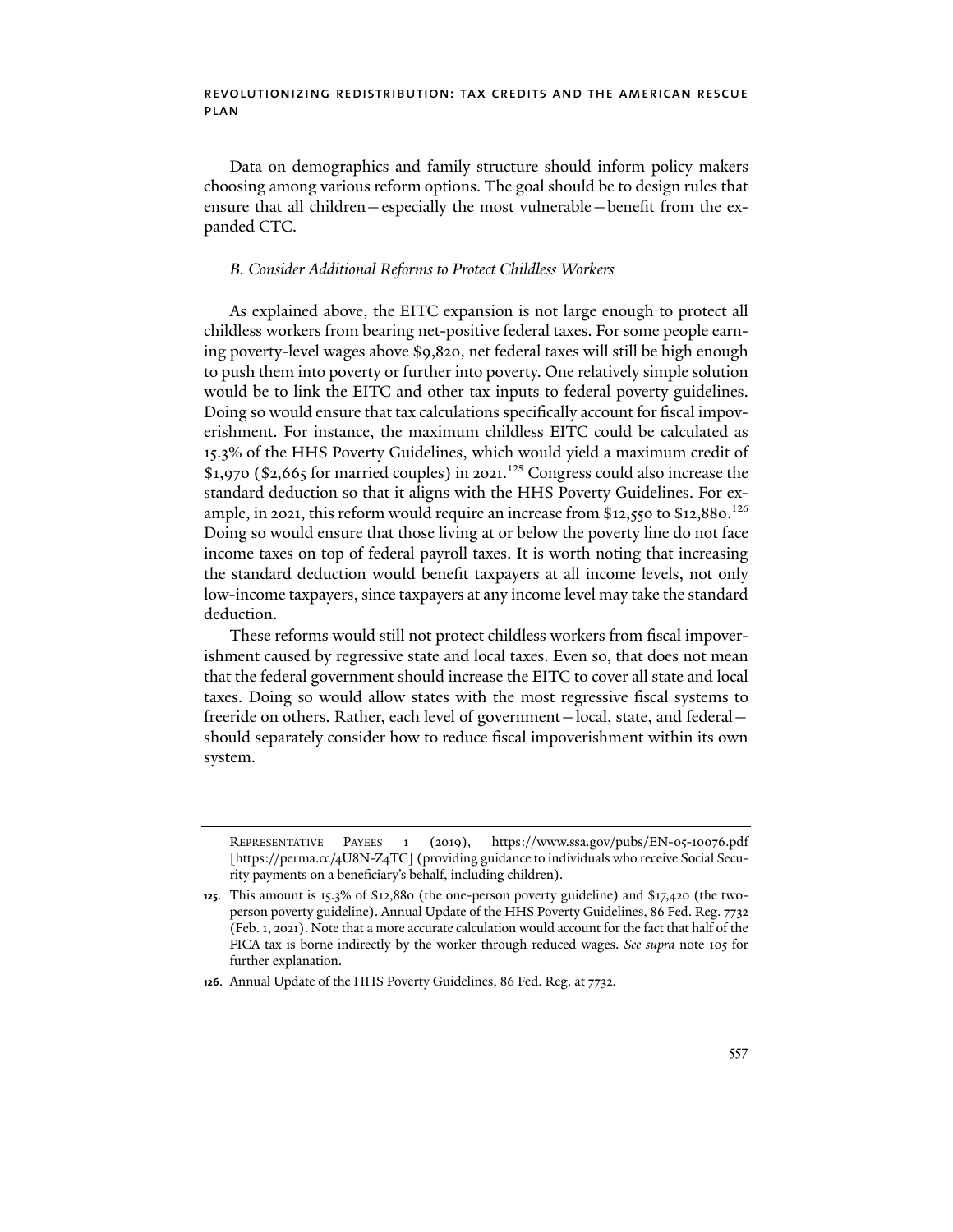#### *C. Legislate More Dramatic Inclusion*

Finally, Congress should consider extending support to certain groups that are intentionally excluded from refundable tax credits—specifically, families with undocumented children and nonworking childless adults. Safety-net programs nearly always categorically exclude both undocumented individuals and nonworking childless adults.<sup>127</sup> Yet the two groups face distinct political hurdles. Political support for undocumented children has recently increased, partly due to the movement to support those brought to the United States as children, ofen called "Dreamers."128 Immigrant children granted Social Security numbers under the Deferred Action for Childhood Arrivals (DACA) program are even sometimes eligible for safety-net benefits.<sup>129</sup> Nonworking childless adults, on the other hand, are excluded from essentially all federal safety-net programs aside from Medicaid.130 Although they are a diverse group, many may be experiencing short-term job loss or have an intellectual disability or other disability that does not rise to the level required for state or federal disability insurance.<sup>131</sup>

Regarding families with undocumented children, since 2017, the CTC has excluded children who lack a Social Security number.<sup>132</sup> Congress should revoke this limitation and reinstate these children's eligibility.<sup>133</sup> Families with children

- **128**. Jens Manuel Krogstad, *Americans Broadly Support Legal Status for Immigrants Brought to the U.S. Illegally as Children*, PEW RSCH.CTR. (June 17, 2020), https://www.pewresearch.org/fact -tank/2020/06/17/americans-broadly-support-legal-status-for-immigrants-brought-to-theu-s-illegally-as-children [https://perma.cc/H4VX-HZH3] (finding that "74% of Americans favor a law that would provide permanent legal status to immigrants who came to the U.S. illegally as children, while 24% are opposed").
- **129***. See* Hammond, *supra* note 127, at 515.
- **130***. See* Cooke et al., *supra* note 127; *supra* notes 67-70 and accompanying text.

**133***. See* Marr et. al., *supra* note 132, at 4.

**<sup>127</sup>***. See* Andrew Hammond, *The Immigration-Welfare Nexus in a New Era?*, 22 LEWIS & CLARK L. REV. 501, 514-18 (2018) (describing immigrant families' eligibility for public-benefit programs); Kristina Cooke, David Rhode & Ryan McNeil, *The Undeserving Poor*, ATLANTIC (Dec. 20, 2012), https://www.theatlantic.com/business/archive/2012/12/the-undeservingpoor/266507 [https://perma.cc/MV39-YA4J] (describing the decline in safety-net support for able-bodied adults without dependents); *supra* notes 67-70 and accompanying text.

**<sup>131</sup>***. See* Steven Carlson, Dorothy Rosenbaum & Brynne Keith-Jennings, *Who Are the Low-Income Childless Adults Facing the Loss of SNAP in 2016?*, CTR. ON BUDGET &POL'Y PRIORITIES 7-9, 12- 13 (2016), https://www.cbpp.org/sites/default/files/atoms/files/2-8-16fa.pdf [https:// perma.cc/SYD5-ATP8].

**<sup>132</sup>**. I.R.C. § 24(h)(7) (West 2021); Chuck Marr, Kris Cox, Stephanie Hingtgen & Katie Windham, *Congress Should Adopt American Families Plan's Permanent Expansions of Child Tax Credit and EITC*, *Make Additional Provisions Permanent*, CTR. ON BUDGET & POL'Y PRIORITIES 4 (2021), https://www.cbpp.org/sites/default/files/5-24-21tax.pdf [https://perma.cc/LLH3- NEPM] (arguing the same).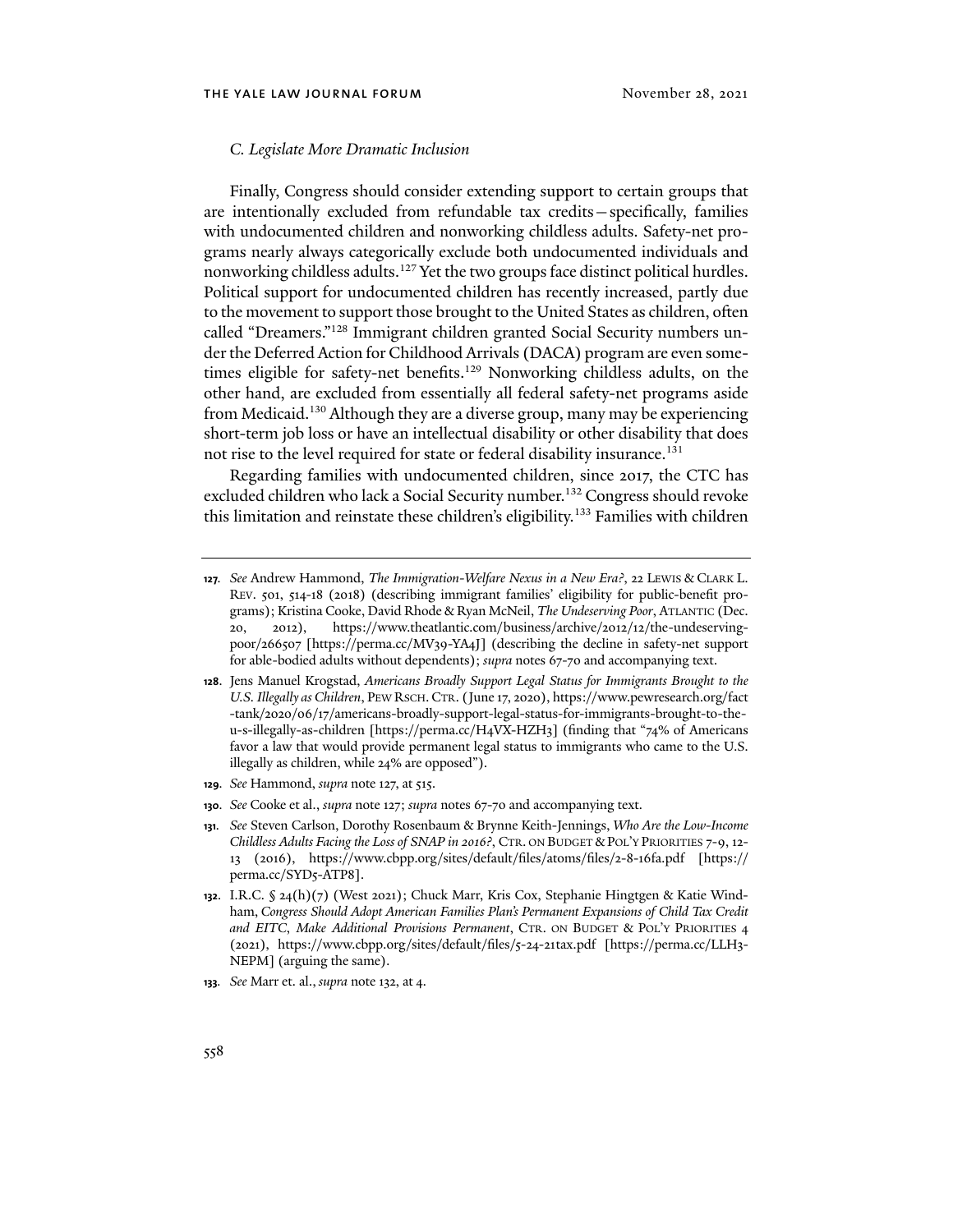who have Social Security numbers, including DACA beneficiaries, already qualify for benefits under the CTC's current rules.134 Reforming the law to include children without Social Security numbers would help support all families in the United States with children, regardless of the children's or the parents' immigration status. Moreover, this reform is not a dramatic change to the law—rather, it would mark a return to recent prior law.<sup>135</sup> Although immigration policy is a fraught topic, there is relatively broad support for policies that help those brought to the United States as children.<sup>136</sup>

Providing cash support to nonworking childless adults would require a significant shift in how we think about redistribution. Nondisabled childless adults are the emblematic "undeserving poor" and are excluded from meaningful support under nearly all social safety-net programs.<sup>137</sup> Although the EITC is an exception to this pattern, its reach is limited to people working in the formal labor market. The American public has shown little appetite for extending cash support to nonworking childless adults.<sup>138</sup>

ARPA's expansions may foreshadow a future where such support is possible. The COVID-19 pandemic exposed our shared vulnerability, affording policy makers the political will to enact long-overdue reforms to safety-net programs.<sup>139</sup> Although these reforms were made possible by pandemic-related stimulus spending, they also reflect a growing recognition of the labor market's volatility and the chronic economic instability plaguing American households.

**<sup>134</sup>***. See* I.R.C. § 24 (West 2021) (providing eligibility rules to claim the CTC).

**<sup>135</sup>***. See id.* § 24(e) (providing that a qualifying child must have a taxpayer-identification number, not limited to Social Security numbers); *id*. § 24(h)(1), (7) (temporarily amending subsection (e) to require a Social Security number for tax years 2018-2025).

**<sup>136</sup>***. See, e.g.*, Krogstad, *supra* note 128.

**<sup>137</sup>**. Cooke et al., *supra* note 127. *But see supra* note 70 (explaining that thirty-eight states have expanded Medicaid coverage to childless adults).

**<sup>138</sup>***. See* Greg M. Shaw, *Changes in Public Opinion About the American Welfare State*, 124 POL. SCI. Q. 627, 641-42 (2009) (describing public aversion to providing cash support to able-bodied, nonelderly adults); *cf*. *The Public's View of Tax Reform and Other Domestic Issues*, POLITICO & HARVARD T.H. CHAN SCH. OF PUB. HEALTH 8 (2017), https://www.politico.com/f/?id =0000015e-a4d7-d873-adfe-bdd740140000 [https://perma.cc/9RZT-Q9E2] (reporting that 72% of respondents support work requirements for childless adults receiving Medicaid).

**<sup>139</sup>***. See generally* Andrew Hammond, Ariel Jurow Kleiman & Gabriel Scheffler, *How the COVID-19 Pandemic Has and Should Reshape the American Safety Net*, 105 MINN. L. REV. HEADNOTES 154 (2020) (describing reforms to U.S. safety-net programs during the COVID-19 pandemic).